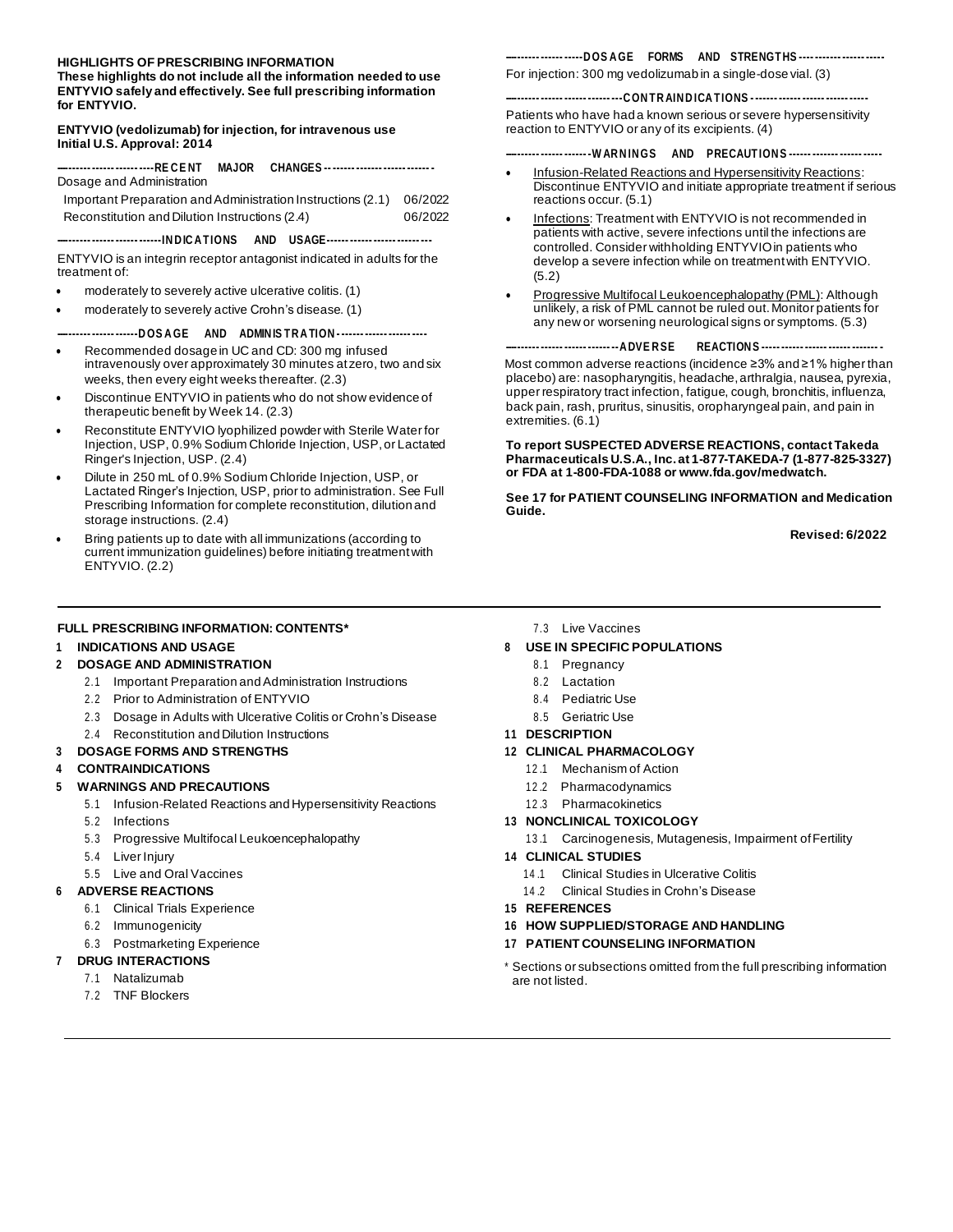# **FULL PRESCRIBING INFORMATION**

# **1 INDICATIONS AND USAGE**

ENTYVIO is indicated in adults for the treatment of:

- moderately to severely active ulcerative colitis.
- moderately to severely active Crohn's disease.

# **2 DOSAGE AND ADMINISTRATION**

## **2.1 Important Preparation and Administration Instructions**

- Administer ENTYVIO as an intravenous infusion over 30 minutes. Do not administer as an intravenous push or bolus.
- Reconstitute ENTYVIO lyophilized powder with Sterile Water for Injection, USP, 0.9% Sodium Chloride Injection, USP, or Lactated Ringer's Injection, USP.
- Dilute the reconstituted ENTYVIO solution in 250 mL of 0.9% Sodium Chloride Injection, USP, or Lactated Ringer's Injection, USP, prior to administration *[see Dosage and Administration (2.4)]*.
- After the infusion is complete, flush with 30 mL of 0.9% Sodium Chloride Injection, USP, or Lactated Ringer's Injection, USP.
- ENTYVIO should be administered by a healthcare professional prepared to manage hypersensitivity reactions including anaphylaxis, if they occur *[see Warnings and Precautions (5.1)]*. Appropriate monitoring and medical support measures should be available for immediate use. Observe patients during infusion and until the infusion is complete.

# **2.2 Prior to Administration of ENTYVIO**

Prior to initiating treatment with ENTYVIO, all patients should be brought up to date with all immunizations according to current immunization guidelines.

# **2.3 Dosage in Adults with Ulcerative Colitis or Crohn's Disease**

The recommended dosage of ENTYVIO in adults with ulcerative colitis or Crohn's disease is 300 mg administered by intravenous infusion at zero, two and six weeks and then every eight weeks thereafter.

Discontinue therapy in patients who show no evidence of therapeutic benefit by Week 14.

# **2.4 Reconstitution and Dilution Instructions**

## *Reconstitution Instructions*

- 1. Remove the flip-off cap from the single-dose vial and wipe with alcohol swab. Reconstitute ENTYVIO vial containing lyophilized powder with 4.8 mL of Sterile Water for Injection, USP, 0.9% Sodium Chloride Injection, USP, or Lactated Ringer's Injection, USP, at room temperature (20°C to 25°C [68°F to 77°F]), using a syringe with a 21- to 25- gauge needle.
- 2. Insert the syringe needle into the vial through the center of the stopper and direct the stream of Sterile Water for Injection, USP, 0.9% Sodium Chloride Injection, USP, or Lactated Ringer's Injection, USP, to the glass wall of the vial to avoid excessive foaming.
- 3. Gently swirl the vial for at least 15 seconds to dissolve the lyophilized powder. Do not vigorously shake or invert.
- 4. Allow the solution to sit for up to 20 minutes at room temperature to allow for reconstitution and for any foam to settle; the vial can be swirled and inspected for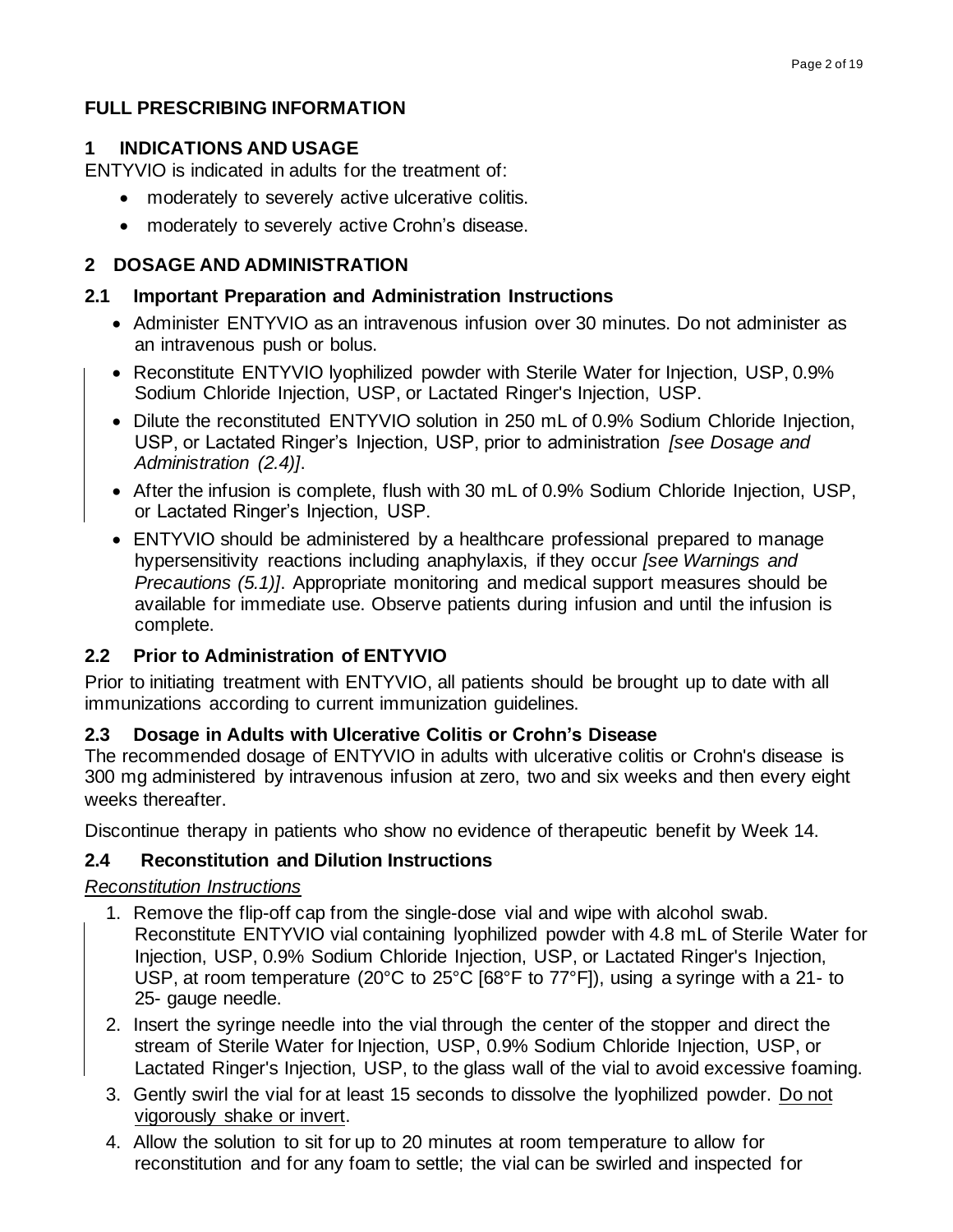dissolution during this time. If not fully dissolved after 20 minutes, allow another 10 minutes for dissolution. Do not use the vial if the drug product is not dissolved within 30 minutes.

- 5. Visually inspect the reconstituted ENTYVIO solution for particulate matter and discoloration prior to dilution. Solution should be clear or opalescent, colorless to light brownish yellow and free of visible particulates. Do not administer reconstituted solution showing uncharacteristic color or containing particulates.
- 6. Once dissolved, gently invert vial three times.
- 7. Immediately, withdraw 5 mL (300 mg) of reconstituted ENTYVIO solution using a syringe with a 21- to 25- gauge needle. Discard any remaining portion of the reconstituted solution in the vial.

## *Dilution Instructions*

Add the 5 mL (300 mg) of reconstituted ENTYVIO solution to 250 mL of 0.9% Sodium Chloride Injection, USP, or Lactated Ringer's Injection, USP, and gently mix the infusion bag. Do not add other medicinal products to the prepared infusion solution or intravenous infusion set. Once reconstituted and diluted, use the infusion solution as soon as possible.

Discard any unused portion of the infusion solution.

## *Storage*

Specific storage conditions and timing for the reconstituted solution in vial and diluted solution in the infusion bag are outlined in *Table 1*.

Do not freeze the reconstituted solution in the vial or the diluted solution in the infusion bag.

| <b>Table 1. Storage Instructions</b>                                                                                                                                      |                                                                                     |                                                                                              |  |  |
|---------------------------------------------------------------------------------------------------------------------------------------------------------------------------|-------------------------------------------------------------------------------------|----------------------------------------------------------------------------------------------|--|--|
|                                                                                                                                                                           | <b>Storage Condition</b>                                                            |                                                                                              |  |  |
|                                                                                                                                                                           | Refrigeration<br>$(2^{\circ}C$ to $8^{\circ}C$ [36 $^{\circ}F$ to 46 $^{\circ}F$ ]) | Room temperature<br>$(20^{\circ}$ C to 25 $^{\circ}$ C [68 $^{\circ}$ F to 77 $^{\circ}$ F]) |  |  |
| <b>Reconstituted Solution</b><br>(in Sterile Water for<br>Injection, USP, 0.9%<br>Sodium Chloride Injection,<br>USP, or Lactated Ringer's<br>Injection, USP, inside vial) | 8 hours                                                                             | Use immediately after<br>reconstitution                                                      |  |  |
| <b>Diluted Solution</b><br>(in 0.9% Sodium Chloride<br>Injection, USP)                                                                                                    | 24 hours* <sub>1</sub>                                                              | 12 hours*                                                                                    |  |  |
| <b>Diluted Solution</b><br>(in Lactated Ringer's<br>Injection, USP)                                                                                                       | 6 hours <sup>*</sup>                                                                | Use immediately after<br>dilution                                                            |  |  |

\* This time assumes the reconstituted solution is immediately diluted in the 0.9% Sodium Chloride Injection, USP, or Lactated Ringer's Injection, USP, and held in the infusion bag only. Any time that the reconstituted solution was held in vial should be subtracted from the time the solution may be held in the infusion bag.

† This period may include up to 12 hours at room temperature (20°C to 25°C [68°F to 77°F]).

The combined storage time of reconstituted ENTYVIO solution in the vial and the diluted solution in the infusion bag with 0.9% Sodium Chloride Injection, USP, is a total of 12 hours at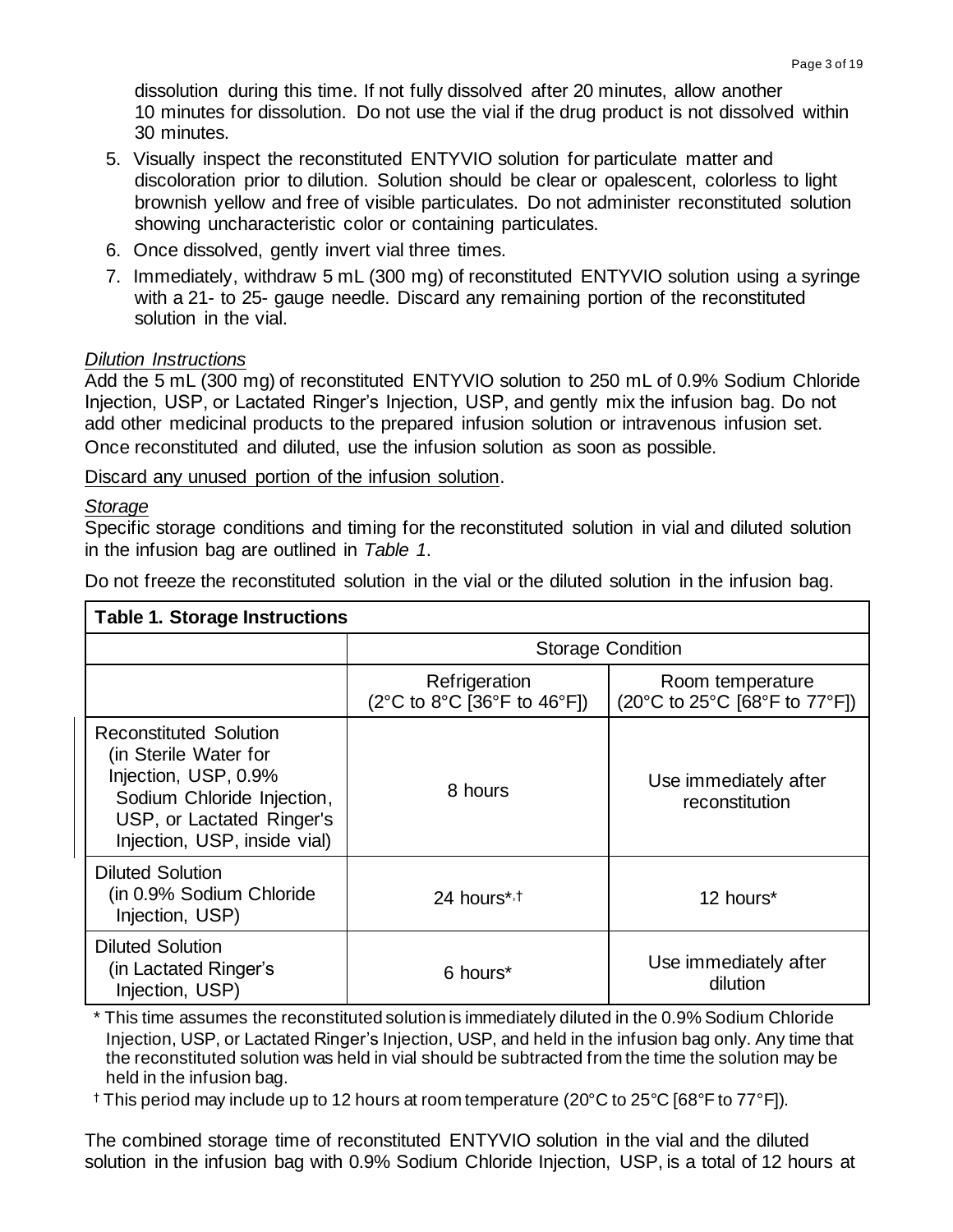room temperature (20°C to 25°C [68°F to 77°F]) or 24 hours refrigerated (2°C to 8°C [36°F to 46°F]). This combined storage time may include up to eight hours of the reconstituted solution in the vial at 2°C to 8°C.

The combined storage time of reconstituted ENTYVIO solution in the vial and the diluted solution in the infusion bag with Lactated Ringer's Injection, USP, is a total of six hours refrigerated (2°C to 8°C [36°F to 46°F]).

## **3 DOSAGE FORMS AND STRENGTHS**

For injection: 300 mg of vedolizumab as a white to off-white lyophilized cake in a single-dose vial for reconstitution.

# **4 CONTRAINDICATIONS**

ENTYVIO is contraindicated in patients who have had a known serious or severe hypersensitivity reaction to ENTYVIO or any of its excipients (such as dyspnea, bronchospasm, urticaria, flushing, rash and increased heart rate) *[see Warnings and Precautions (5.1)]*.

# **5 WARNINGS AND PRECAUTIONS**

## **5.1 Infusion-Related Reactions and Hypersensitivity Reactions**

Infusion-related reactions and hypersensitivity reactions have been reported, including anaphylaxis, dyspnea, bronchospasm, urticaria, flushing, rash, and increased blood pressure and heart rate *[see Adverse Reactions (6.1, 6.3)]*. These reactions may occur with the first or subsequent infusions of ENTYVIO and may vary in their time of onset from during infusion or up to several hours post-infusion.

If anaphylaxis or other serious infusion-related or hypersensitivity reactions occur, discontinue administration of ENTYVIO immediately and initiate appropriate treatment.

## **5.2 Infections**

Patients treated with ENTYVIO are at increased risk for developing infections *[see Adverse Reactions (6.1)]*. The most commonly reported infections in clinical trials occurring at a rate greater on ENTYVIO than placebo involved the upper respiratory and nasal mucosa (e.g., nasopharyngitis, upper respiratory tract infection). Serious infections have also been reported in patients treated with ENTYVIO, including anal abscess, sepsis (some fatal), tuberculosis, salmonella sepsis, Listeria meningitis, giardiasis and cytomegaloviral colitis.

ENTYVIO is not recommended in patients with active, severe infections until the infections are controlled. Consider withholding treatment in patients who develop a severe infection while on treatment with ENTYVIO. Exercise caution when considering the use of ENTYVIO in patients with a history of recurring severe infections. Consider screening for tuberculosis (TB) according to the local practice. For progressive multifocal leukoencephalopathy (PML), see *Warnings and Precautions (5.3)*.

# **5.3 Progressive Multifocal Leukoencephalopathy**

PML, a rare and often fatal opportunistic infection of the central nervous system (CNS), has been reported with systemic immunosuppressants, including another integrin receptor antagonist. PML is caused by the John Cunningham (JC) virus and typically only occurs in patients who are immunocompromised. One case of PML in an ENTYVIO-treated patient with multiple contributory factors has been reported in the postmarketing setting (e.g., human immunodeficiency virus [HIV] infection with a CD4 count of 300 cells/mm<sup>3</sup> and prior and concomitant immunosuppression). Although unlikely, a risk of PML cannot be ruled out.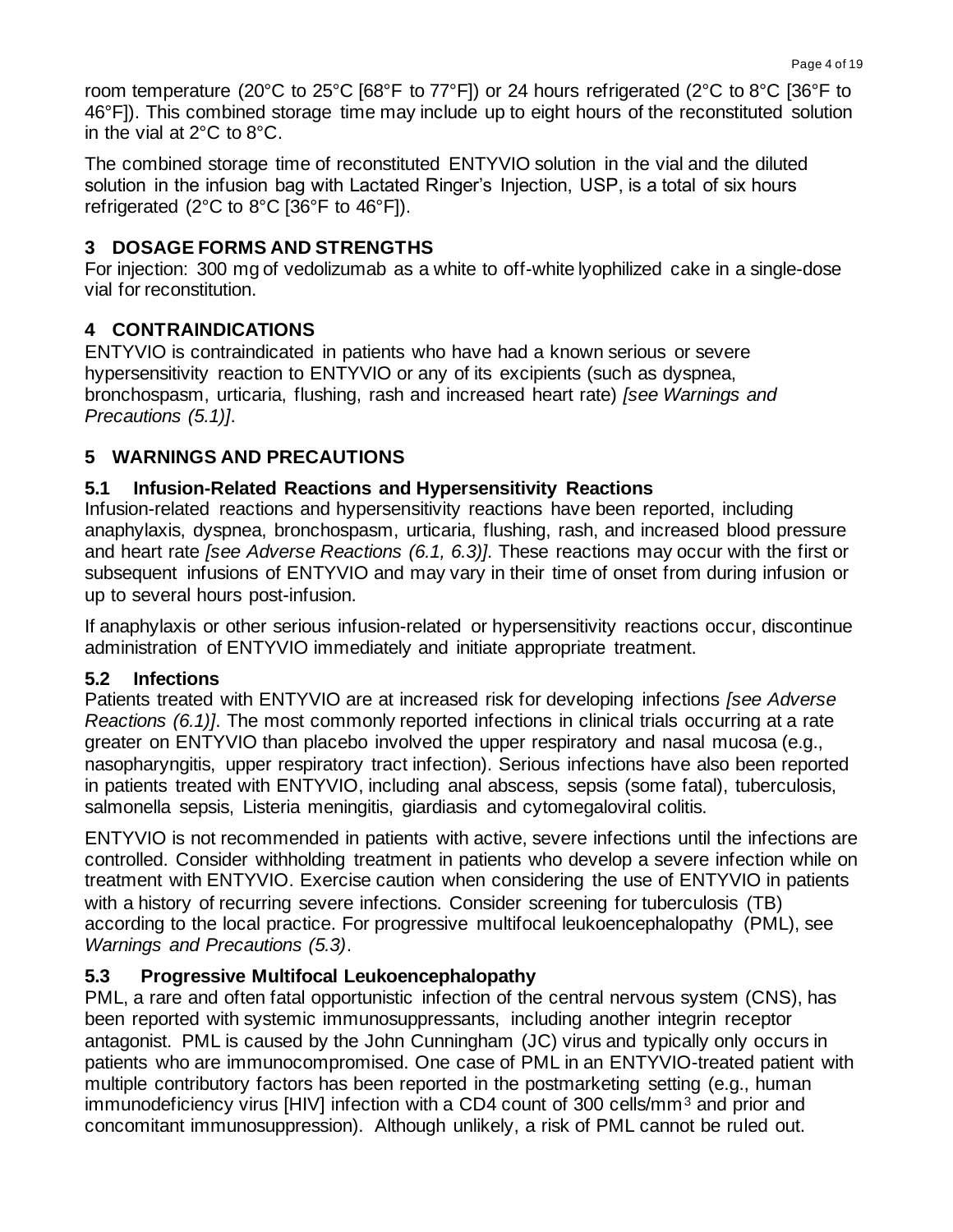Monitor patients on ENTYVIO for any new onset, or worsening, of neurological signs and symptoms. Typical signs and symptoms associated with PML are diverse, progress over days to weeks, and include progressive weakness on one side of the body or clumsiness of limbs, disturbance of vision, and changes in thinking, memory, and orientation leading to confusion and personality changes. The progression of deficits usually leads to death or severe disability over weeks or months. If PML is suspected, withhold dosing with ENTYVIO and refer to a neurologist; if confirmed, discontinue dosing permanently.

## **5.4 Liver Injury**

There have been reports of elevations of transaminase and/or bilirubin in patients receiving ENTYVIO. In general, the combination of transaminase elevations and elevated bilirubin without evidence of obstruction is generally recognized as an important predictor of severe liver injury that may lead to death or the need for a liver transplant in some patients. ENTYVIO should be discontinued in patients with jaundice or other evidence of significant liver injury *[see Adverse Reactions (6.1)]*.

## **5.5 Live and Oral Vaccines**

Prior to initiating treatment with ENTYVIO, all patients should be brought up to date with all immunizations according to current immunization guidelines *[see Dosage and Administration (2.2)]*. Patients receiving ENTYVIO may receive non-live vaccines (e.g., influenza vaccine injection) and may receive live vaccines if the benefits outweigh the risks. There are no data on the secondary transmission of infection by live vaccines in patients receiving ENTYVIO *[see Adverse Reactions (6.1)]*.

# **6 ADVERSE REACTIONS**

The following topics are also discussed in detail in the Warnings and Precautions section:

- Infusion-Related Reactions and Hypersensitivity Reactions *[see Warnings and Precautions (5.1)]*
- Infections *[see Warnings and Precautions (5.2)]*
- Progressive Multifocal Leukoencephalopathy *[see Warnings and Precautions (5.3)]*
- Liver Injury *[see Warnings and Precautions (5.4)]*

# **6.1 Clinical Trials Experience**

Because clinical trials are conducted under widely varying conditions, adverse reaction rates observed in the clinical trials of a drug cannot be directly compared to rates in the clinical trials of another drug and may not reflect the rates observed in practice.

The data described below reflect exposure to ENTYVIO in 3,326 patients and healthy volunteers in clinical trials, including 1,396 exposed for greater than one year, and 835 exposed for greater than two years.

The safety data described in *Table 2* are derived from four controlled Phase 3 trials (UC Trials I and II, and CD Trials I and III); data from patients receiving open-label ENTYVIO treatment at Weeks 0 and 2 (prior to entry into UC Trial II and CD Trial III) and from Weeks 6 to 52 (nonresponders at Week 6 of UC Trial I and CD Trial I) are included *[see Clinical Studies (14.1, 14.2)]*.

In these trials, 1,434 patients received ENTYVIO 300 mg for up to 52 weeks, and 297 patients received placebo for up to 52 weeks. Of these, 769 patients had ulcerative colitis and 962 patients had Crohn's disease. Patients were exposed for a mean duration of 259 days (UC Trials I and II) and 247 days (CD Trials I and III).

Adverse reactions were reported in 52% of patients treated with ENTYVIO and 45% of patients treated with placebo (UC Trials I and II: 49% with ENTYVIO and 37% with placebo; CD Trials I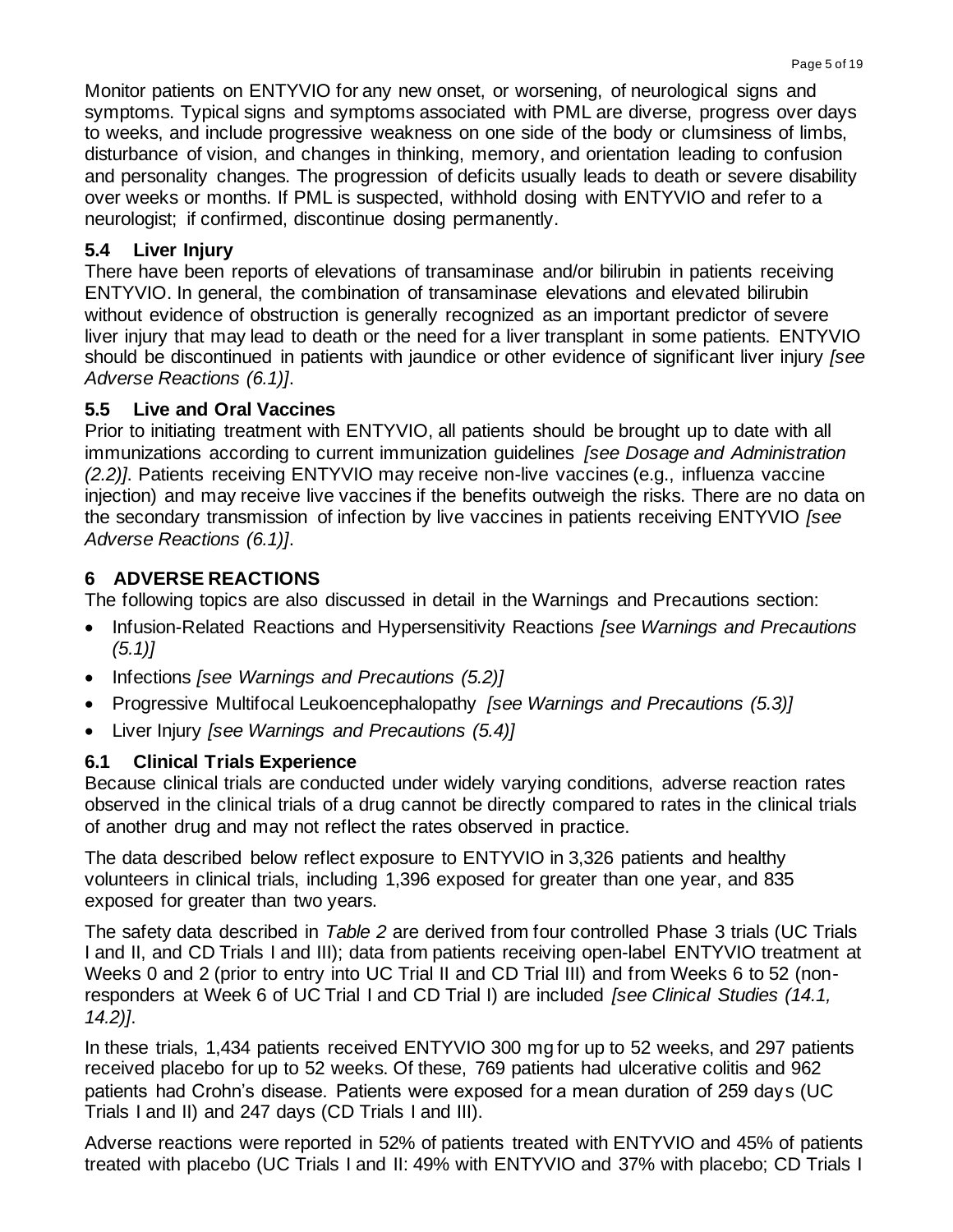and III: 55% with ENTYVIO and 47% with placebo). Serious adverse reactions were reported in 7% of patients treated with ENTYVIO compared to 4% of patients treated with placebo (UC Trials I and II: 8% with ENTYVIO and 7% with placebo; CD Trials I and III: 12% with ENTYVIO and 9% with placebo).

The most common adverse reactions (reported by ≥3% of patients treated with ENTYVIO in the UC Trials I and II and CD Trials I and III combined group and ≥1% higher than in combined placebo group) were nasopharyngitis, headache, arthralgia, nausea, pyrexia, upper respiratory tract infection, fatigue, cough, bronchitis, influenza, back pain, rash, pruritus, sinusitis, oropharyngeal pain and pain in extremities *(Table 2)*.

| <b>Adverse Reaction</b>           | <b>ENTYVIO<sup>+</sup></b><br>$(N=1434)$ | Placebo <sup>‡</sup><br>$(N=297)$ |
|-----------------------------------|------------------------------------------|-----------------------------------|
|                                   |                                          |                                   |
| Nasopharyngitis                   | 13%                                      | 7%                                |
| Headache                          | 12%                                      | 11%                               |
| Arthralgia                        | 12%                                      | 10%                               |
| Nausea                            | 9%                                       | 8%                                |
| Pyrexia                           | 9%                                       | 7%                                |
| Upper respiratory tract infection | 7%                                       | 6%                                |
| Fatigue                           | 6%                                       | 3%                                |
| Cough                             | 5%                                       | 3%                                |
| <b>Bronchitis</b>                 | 4%                                       | 3%                                |
| Influenza                         | 4%                                       | 2%                                |
| Back pain                         | 4%                                       | 3%                                |
| Rash                              | 3%                                       | 2%                                |
| <b>Pruritus</b>                   | 3%                                       | $1\%$                             |
| <b>Sinusitis</b>                  | 3%                                       | 1%                                |
| Oropharyngeal pain                | 3%                                       | $1\%$                             |
| Pain in extremities               | 3%                                       | 1%                                |

### **Table 2. Adverse Reactions in ≥3% of ENTYVIO-Treated Patients and ≥1% Higher than in Placebo (UC Trials I and II\* and CD Trials I and III\*)**

\* Data from patients receiving open-label ENTYVIO treatment at Weeks 0 and 2 (prior to entry into UC Trial II and CD Trial III) and from Weeks 6 to 52 (non-responders at Week 6 of UC Trial I and CD Trial I) are included.

† Patients who received ENTYVIO for up to 52 weeks.

‡ Patients who received placebo for up to 52 weeks.

Safety data for patients (n=279) in UC Trials I and II and CD Trials I and III who received ENTYVIO at Weeks 0 and 2 and were then randomized to placebo at Week 6 for up to 52 weeks, and for patients (n=416) in CD Trial II, a 10 week Crohn's disease trial, are similar to those listed in *Table 2*.

#### *Infusion-Related Reactions and Hypersensitivity Reactions*

Serious infusion-related reactions and hypersensitivity reactions including anaphylaxis have been reported following ENTYVIO administration in clinical trials *[see Warnings and Precautions (5.1)]*. In UC Trials I and II and Crohn's Trials I and III, one case of anaphylaxis [one out of 1,434 patients treated with ENTYVIO (0.07%)] was reported by a Crohn's disease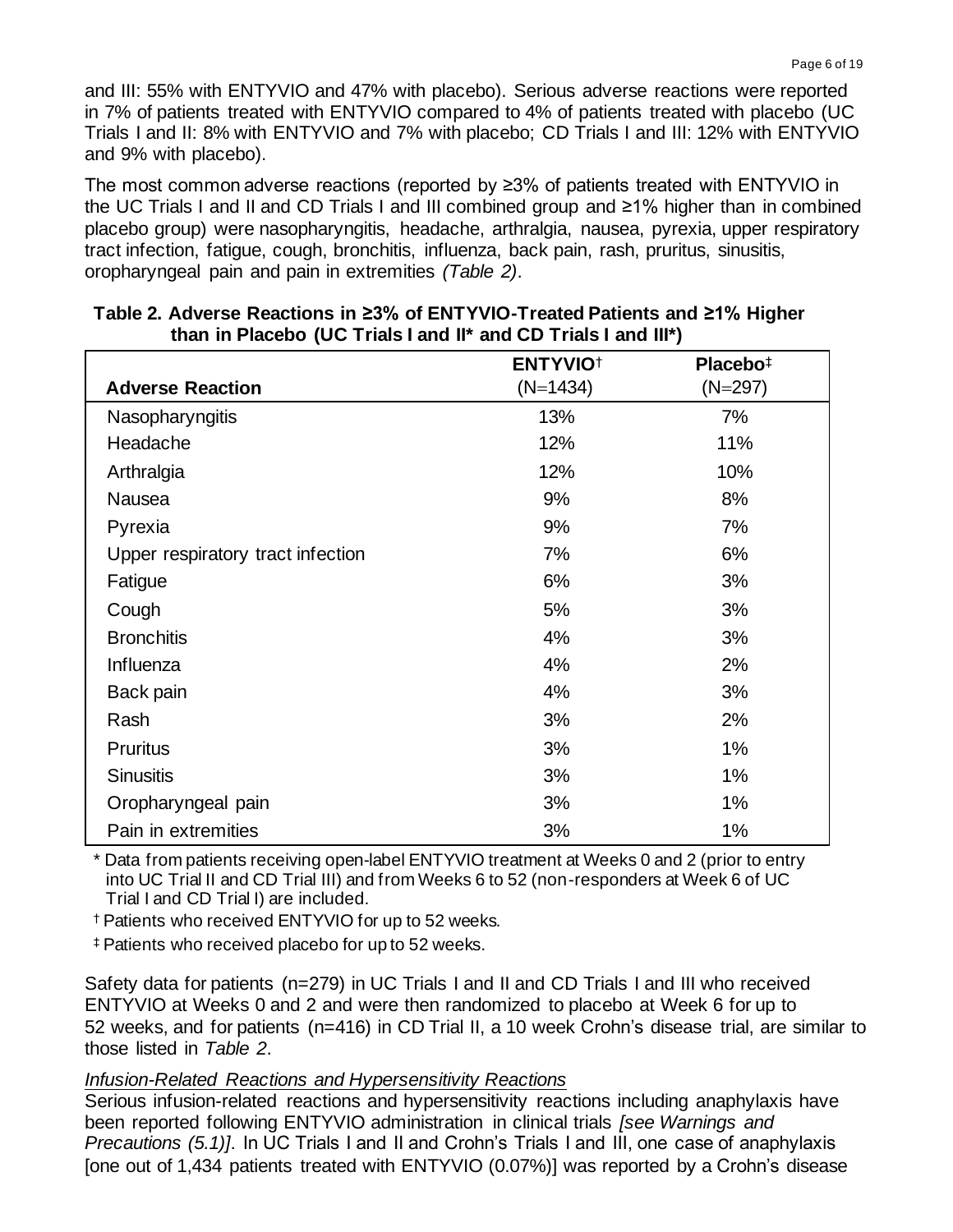patient during the second infusion (symptoms reported were dyspnea, bronchospasm, urticaria, flushing, rash and increased blood pressure and heart rate) and was managed with discontinuation of infusion and treatment with antihistamine and intravenous hydrocortisone.

In UC Trials I and II and CD Trials I and III, 4% of patients treated with ENTYVIO and 3% of patients treated with placebo experienced an infusion-related reaction (IRR). The most frequently observed IRR in the patients treated with ENTYVIO (reported more than twice) were nausea, headache, pruritus, dizziness, fatigue, infusion-related reaction, pyrexia, urticaria and vomiting (each of these adverse reactions occurred in <1% in all patients treated with ENTYVIO) and no individual adverse reaction reported occurred at a rate above 1%. These reactions generally occurred within the first two hours after the infusion and resolved with no treatment or following antihistamine and/or IV hydrocortisone treatment. Less than 1% of patients treated with ENTYVIO had IRRs assessed by the investigator as severe, and IRRs requiring discontinuation of study treatment occurred in <1%.

In clinical trials, for patients with mild IRRs or hypersensitivity reactions, physicians were allowed to pretreat with standard medical treatment (e.g., antihistamine, hydrocortisone and/or acetaminophen) prior to next infusion.

### *Infections*

In UC Trials I and II and CD Trials I and III, the rate of infections was 0.85 per patient-year in the patients treated with ENTYVIO and 0.7 per patient-year in the patients treated with placebo *[see Warnings and Precautions (5.2)]*. The infections consisted primarily of nasopharyngitis, upper respiratory tract infection, sinusitis, and urinary tract infection. Two percent of patients discontinued ENTYVIO due to infections.

In UC Trials I and II and CD Trials I and III, the rate of serious infections was 0.07 per patientyear in patients treated with ENTYVIO and 0.06 per patient-year in patients treated with placebo. Serious infections were more common in Crohn's disease patients than ulcerative colitis patients, and anal abscesses were the most frequently reported serious adverse reaction in Crohn's disease patients. Over 48 months, there was no increase in the rate of serious infections.

In controlled- and open-label long-term extension trials in adults treated with ENTYVIO, serious infections have been reported, including anal abscess, sepsis (some fatal), tuberculosis, salmonella sepsis, Listeria meningitis, giardiasis and cytomegaloviral colitis.

In UC Trials I and II and CD Trials I and III, sepsis, including bacterial sepsis and septic shock, was reported in four of 1,434 (0.3%) patients treated with ENTYVIO and in two of 297 patients treated with placebo (0.7%). During these trials, two Crohn's disease patients treated with ENTYVIO died due to reported sepsis or septic shock; both patients had significant comorbidities and a complicated hospital course that contributed to the deaths. In an openlabel, long-term extension trial, additional cases of sepsis (some fatal), including bacterial sepsis and septic shock, were reported. The rate of sepsis in patients with ulcerative colitis or Crohn's disease receiving ENTYVIO was two per 1,000 patient-years.

In clinical trials, all patients were screened for tuberculosis. One case of latent, pulmonary tuberculosis was diagnosed during the controlled trials with ENTYVIO. Additional cases of pulmonary tuberculosis were diagnosed during the open-label trial. All of these observed cases occurred outside the United States (U.S.), and none of the patients had extrapulmonary manifestations.

## *Liver Injury*

There have been reports of elevations of transaminase and/or bilirubin in patients receiving ENTYVIO *[see Warnings and Precautions (5.4)]*. In UC Trials I and II and CD Trials I and III,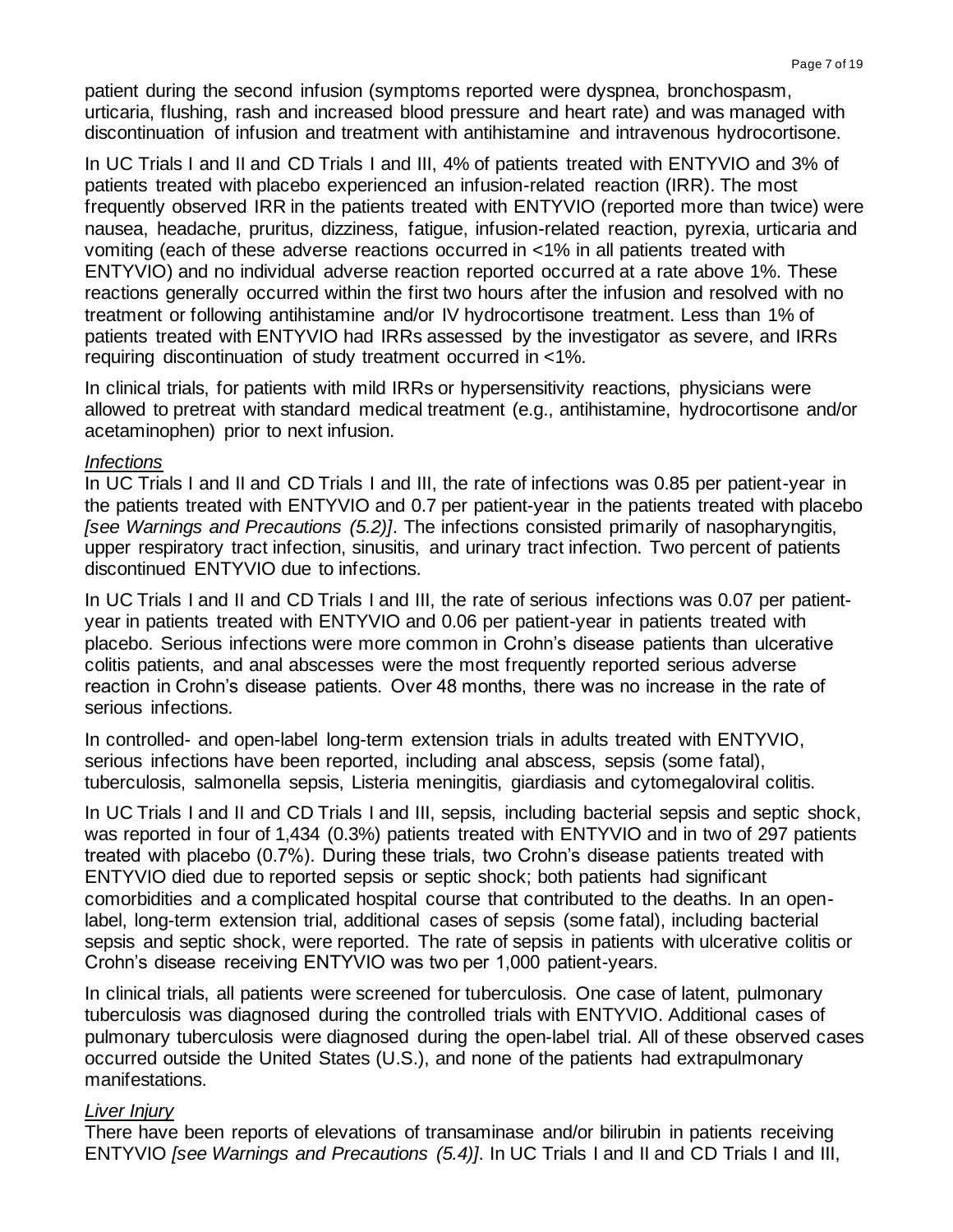three patients reported serious adverse reactions of hepatitis, manifested as elevated transaminases with or without elevated bilirubin and symptoms consistent with hepatitis (e.g., malaise, nausea, vomiting, abdominal pain, anorexia). These adverse reactions occurred following two to five ENTYVIO doses; however, based on case report information it is unclear if the reactions indicated drug-induced or autoimmune etiology. All patients recovered following discontinuation of therapy with some requiring corticosteroid treatment. In controlled trials, the incidence of ALT and AST elevations ≥3x ULN was <2% in patients treated with ENTYVIO and in patients treated with placebo. In the open-label trial, one additional case of serious hepatitis was observed.

### *Malignancies*

In UC Trials I and II and CD Trials I and III, malignancies (excluding dysplasia and basal cell carcinoma) were reported in six of 1,434 (0.4%) patients treated with ENTYVIO, including colon cancer (n=2), transitional cell carcinoma (n=1), breast cancer (n=1), carcinoid tumor of the appendix (n=1) and squamous cell carcinoma (n=1). Malignancy was reported in one of 297 (0.3%) patients treated with placebo (squamous cell carcinoma).

Malignancies (excluding dysplasia and basal cell carcinoma) observed during the ongoing open-label long-term extension trial included B-cell lymphoma, breast cancer, colon cancer, malignant hepatic neoplasm, malignant lung neoplasm, malignant melanoma, lung cancer of primary neuroendocrine carcinoma, renal cancer and squamous cell carcinoma. Overall, the number of malignancies in the clinical trials was small; however, long-term exposure was limited.

### *Live and Oral Vaccines*

There are no data on the secondary transmission of infection by live vaccines in patients receiving ENTYVIO.

In a placebo-controlled study of healthy volunteers, 61 subjects were given a single ENTYVIO 750 mg dose (2.5 times the recommended dose), and 62 subjects received placebo followed by intramuscular vaccination with Hepatitis B surface antigen and oral cholera vaccine. After intramuscular vaccination with three doses of recombinant Hepatitis B surface antigen, those treated with ENTYVIO did not have lower rates of protective immunity to Hepatitis B virus. However, those exposed to ENTYVIO did have lower seroconversion rates and anti-cholera titers relative to placebo after receiving the two doses of a killed, oral cholera vaccine. The impact on other oral vaccines and on nasal vaccines in patients is unknown.

## **6.2 Immunogenicity**

As with all therapeutic proteins, there is potential for immunogenicity. The detection of antibody formation is highly dependent on the sensitivity and specificity of the assay. Additionally, the observed incidence of antibody (including neutralizing antibody) positivity in an assay may be influenced by several factors, including assay methodology, sample handling, timing of sample collection, concomitant medications, and underlying disease. For these reasons, comparison of the incidence of antibodies to vedolizumab in the studies described below with the incidence of antibodies in other studies or to other products may be misleading.

The incidence of anti-vedolizumab antibodies to intravenous ENTYVIO using a drug-tolerant electrochemiluminescence (ECL) method for patients in UC Trials I and II and CD Trials I and III who had continuous treatment for 52 weeks was 6% (86 out of 1,427). Of the 86 patients who tested positive for anti-vedolizumab antibodies, 20 patients were persistently positive (at two or more study visits) and 56 developed neutralizing antibodies to vedolizumab. Among the 20 patients with persistently positive anti-vedolizumab antibody status, 14 had undetectable or reduced vedolizumab serum concentrations *[see Clinical Pharmacology (12.3)]*. Five of the 20 patients with persistently positive anti-vedolizumab antibody achieved clinical remission at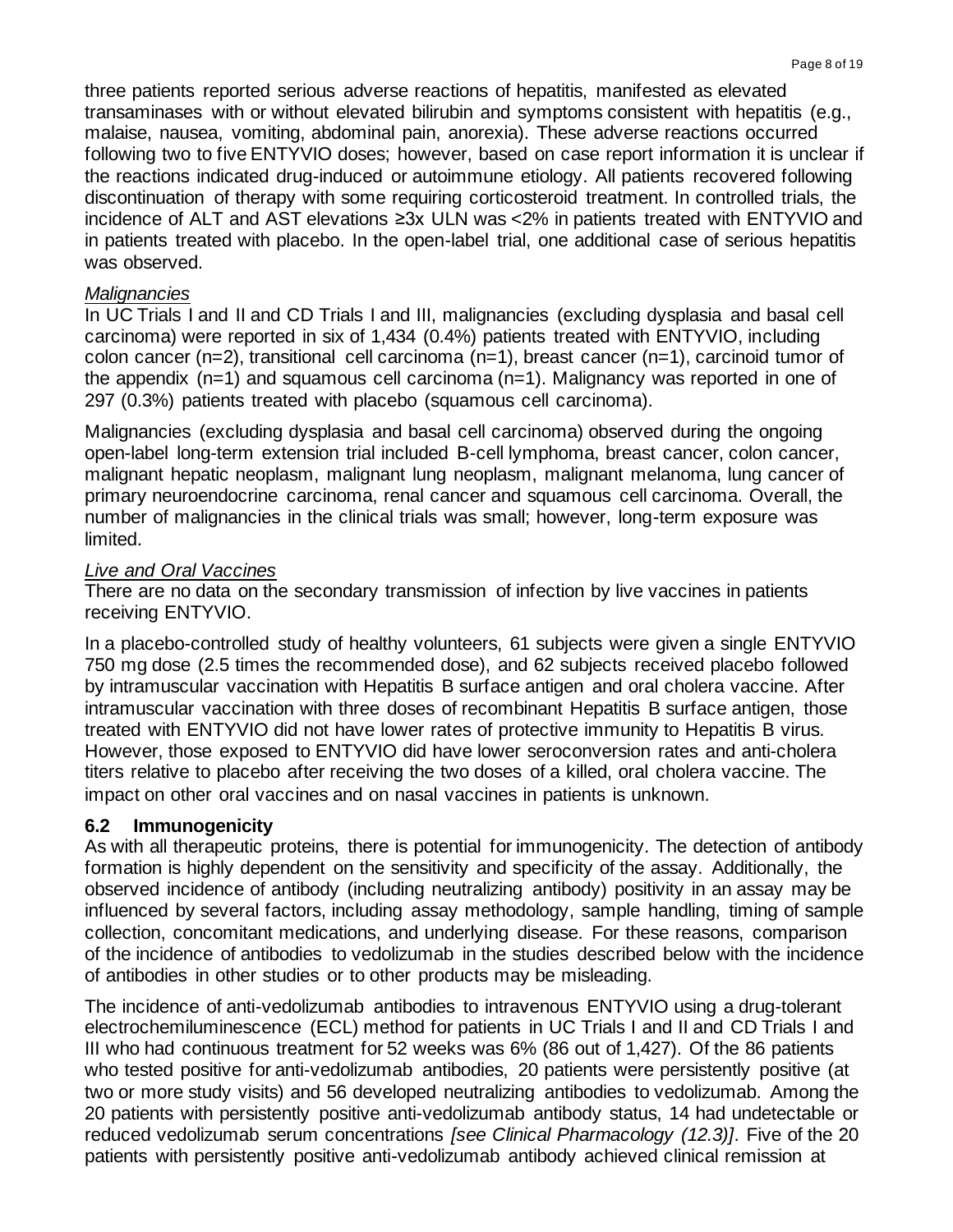Week 52 in the controlled trials. Overall, there was no apparent correlation of anti-vedolizumab antibody development to adverse reactions following intravenous administration of ENTYVIO.

## **6.3 Postmarketing Experience**

The following adverse reactions have been identified during post-approval use of ENTYVIO. Because these reactions are reported voluntarily from a population of uncertain size, it is not always possible to reliably estimate their frequency or establish a causal relationship to drug exposure.

*Immune system disorders:* Anaphylaxis *[see Warnings and Precautions (5.1)]* 

*Gastrointestinal system disorders:* Acute Pancreatitis

# **7 DRUG INTERACTIONS**

## **7.1 Natalizumab**

Because of the potential for increased risk of PML and other infections, avoid the concomitant use of ENTYVIO with natalizumab.

## **7.2 TNF Blockers**

Because of the potential for increased risk of infections, avoid the concomitant use of ENTYVIO with TNF blockers.

## **7.3 Live Vaccines**

Live vaccines may be administered concurrently with ENTYVIO only if the benefits outweigh the risks *[see Warnings and Precautions (5.5)]*.

# **8 USE IN SPECIFIC POPULATIONS**

## **8.1 Pregnancy**

## Pregnancy Exposure Registry

There is a pregnancy exposure registry that monitors pregnancy outcomes in women exposed to ENTYVIO during pregnancy. Information about the registry can be obtained by calling 1-877-TAKEDA7 (1-877-825-3327).

## Risk Summary

Available pharmacovigilance data, data from the ongoing pregnancy registry, and data from published case reports and cohort studies in pregnant women have not identified an ENTYVIO associated risk of major birth defects, miscarriage or adverse maternal or fetal outcomes. There are risks to the mother and the fetus associated with inflammatory bowel disease in pregnancy *(see Clinical Considerations)*. No fetal harm was observed in animal reproduction studies with intravenous administration of vedolizumab to rabbits and monkeys at dose levels 20 times the recommended human dosage *(see Data)*.

The estimated background risk of major birth defects and miscarriage for the indicated populations is unknown. All pregnancies have a background risk of birth defect, loss, or other adverse outcomes. In the U.S. general population, the estimated background risk of major birth defects and miscarriage in clinically recognized pregnancies is 2 to 4% and miscarriage is 15 to 20%, respectively.

## Clinical Considerations

# *Disease-Associated Maternal and Embryo/Fetal Risk*

Published data suggest that the risk of adverse pregnancy outcomes in women with inflammatory bowel disease (IBD) is associated with increased disease activity. Adverse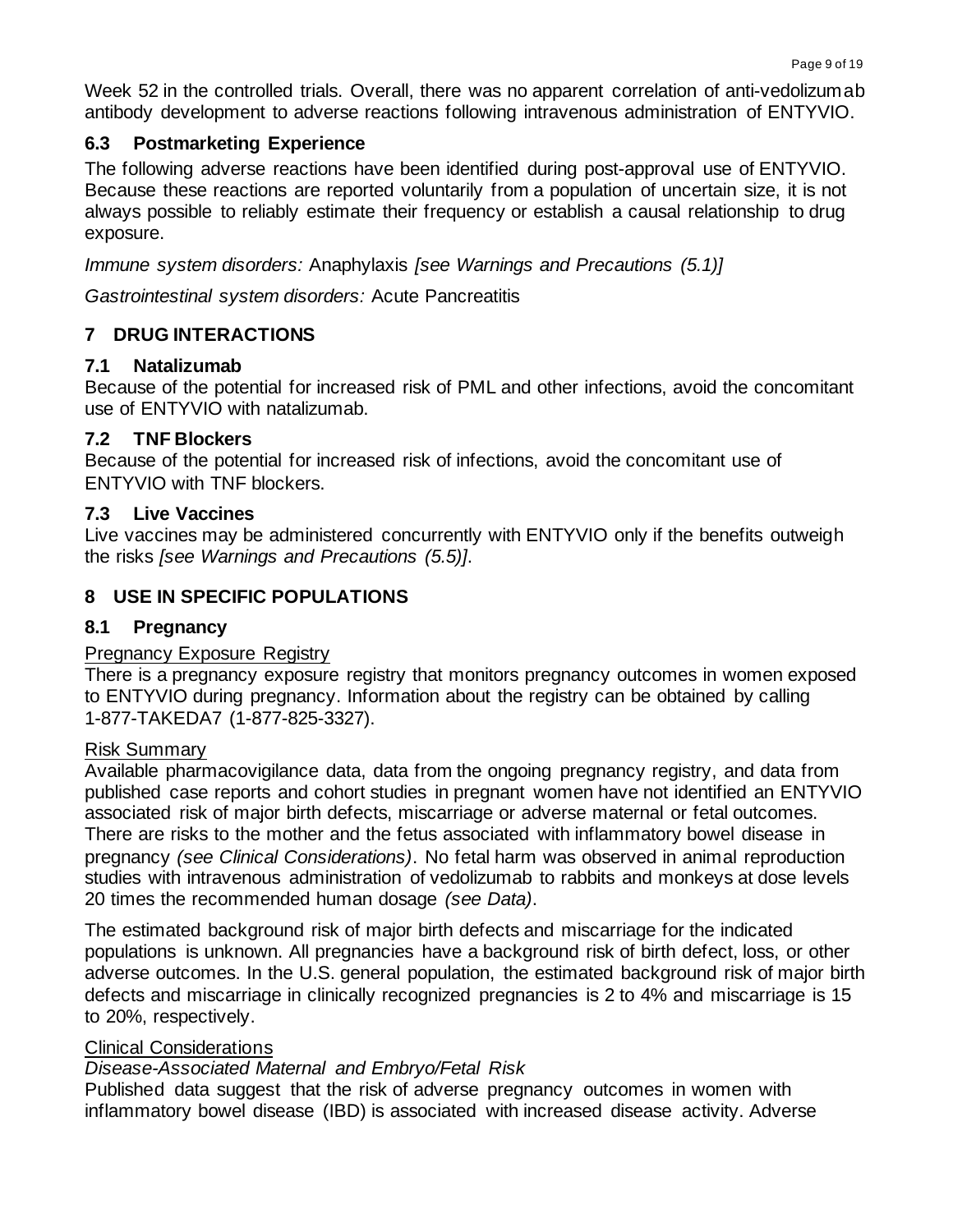pregnancy outcomes include preterm delivery (before 37 weeks of gestation), low birth weight (less than 2,500 g) infants, and small for gestational age at birth.

### *Fetal/Neonatal Adverse Reactions*

ENTYVIO administered during pregnancy could affect immune responses in the *in utero*  exposed newborn and infant. The clinical significance of low levels of ENTYVIO *in utero*exposed infants is unknown. The safety of administering live or live-attenuated vaccines in exposed infants is unknown.

### Data

### *Animal Data*

A reproduction study has been performed in pregnant rabbits at single intravenous doses up to 100 mg/kg administered on gestation Day 7 (about 20 times the recommended human dosage) and has revealed no evidence of impaired fertility or harm to the fetus due to vedolizumab. A pre- and post-natal development study in monkeys showed no evidence of any adverse effect on pre- and post-natal development at intravenous doses up to 100 mg/kg (about 20 times the recommended human dosage).

## **8.2 Lactation**

### Risk Summary

Data from a clinical lactation study show the presence of vedolizumab in human milk. The mean calculated daily infant dosage was 0.02 mg/kg/day orally *(see Data)*. Systemic exposure in a breastfed infant is expected to be low because monoclonal antibodies are largely degraded in the gastrointestinal tract. There are no data on the effects of vedolizumab on the breastfed infant, or the effects on milk production. The developmental and health benefits of breastfeeding should be considered along with the mother's clinical need for ENTYVIO and any potential adverse effects on the breastfed infant from ENTYVIO or from the underlying maternal condition.

#### Data

A milk-only lactation study was conducted in 9 adult lactating women being treated for active ulcerative colitis or Crohn's disease with intravenous ENTYVIO every 8 weeks after reaching steady state and completing the induction phase (ENTYVIO administration at 0, 2, and 6 weeks). Mean concentrations of ENTYVIO in human milk ranged from 0.03 to 0.26 mcg/mL. The mean calculated daily infant oral dosage was 0.02 mg/kg/day calculated as a product of the average concentration over the 8-week dosing interval and the standardized milk consumption of 150 mL/kg/day.

## **8.4 Pediatric Use**

Safety and effectiveness of ENTYVIO in pediatric patients have not been established.

## **8.5 Geriatric Use**

Clinical trials of ENTYVIO did not include sufficient numbers of subjects aged 65 and over (46 Crohn's and ulcerative colitis patients aged 65 and over were treated with ENTYVIO during controlled Phase 3 trials) to determine whether they respond differently from younger subjects. However, no overall differences in safety or effectiveness were observed between these patients and younger patients, and other reported clinical experience has not identified differences in responses between the elderly and younger patients.

## **11 DESCRIPTION**

Vedolizumab, an integrin receptor antagonist, is a humanized  $\log_1$  monoclonal antibody produced in Chinese hamster ovary cells that binds to the human α4β7 integrin. ENTYVIO has an approximate molecular weight of 147 kilodaltons.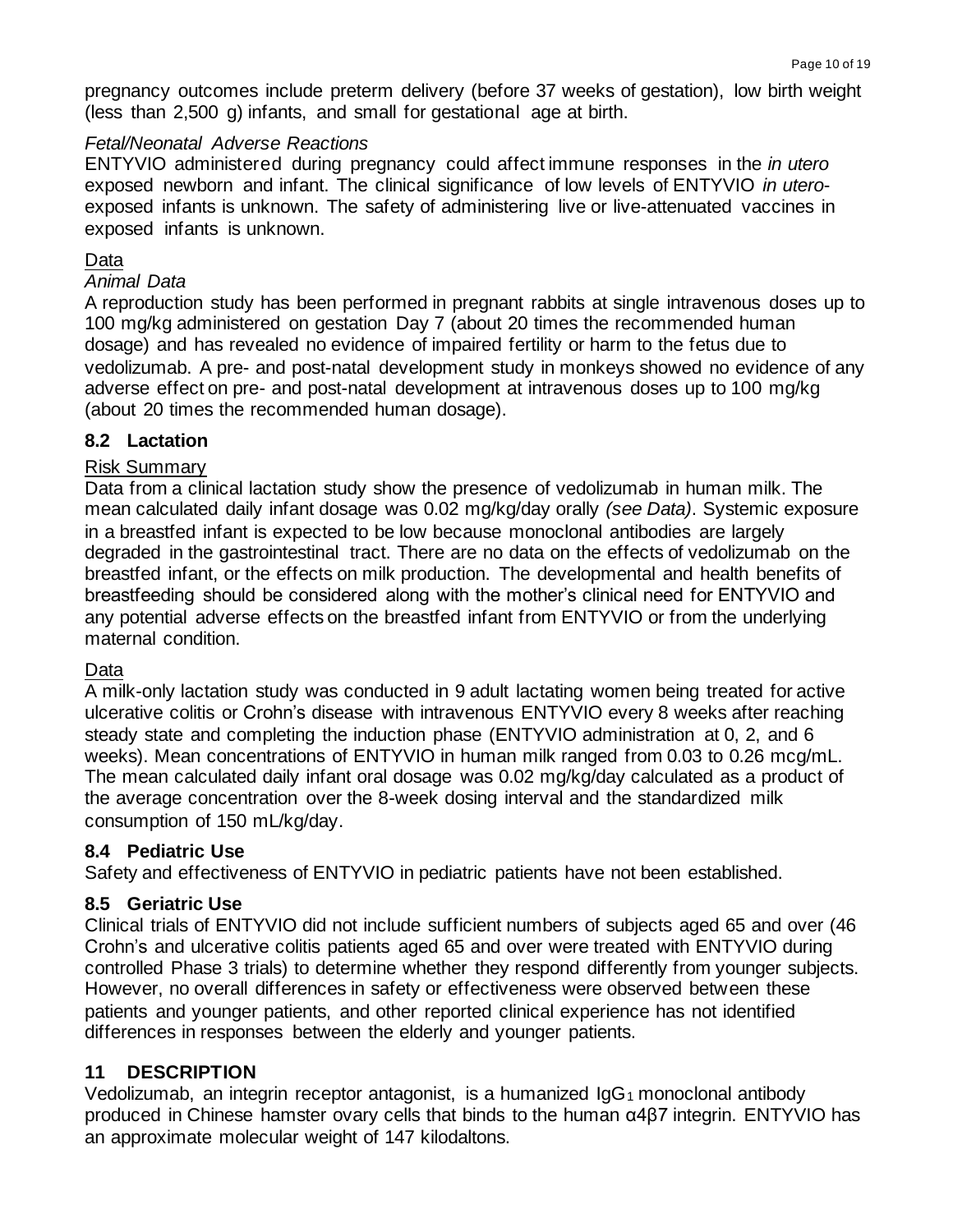ENTYVIO (vedolizumab) for injection is supplied as a sterile, white to off-white, preservativefree, lyophilized cake for intravenous infusion. After reconstitution with 4.8 mL Sterile Water for Injection, USP, 0.9% Sodium Chloride Injection, USP, or Lactated Ringer's Injection, USP, the resulting concentration is 60 mg/mL with a deliverable volume of 5 mL (300 mg) and the resulting pH is approximately 6.3.

Each single-dose vial contains 300 mg vedolizumab, arginine hydrochloride (131.7 mg), histidine (23 mg), histidine monohydrochloride (21.4 mg), polysorbate 80 (3 mg), and sucrose (500 mg).

## **12 CLINICAL PHARMACOLOGY**

## **12.1 Mechanism of Action**

Vedolizumab is a humanized monoclonal antibody that specifically binds to the α4β7 integrin and blocks the interaction of α4β7 integrin with mucosal addressin cell adhesion molecule-1 (MAdCAM-1) and inhibits the migration of memory T-lymphocytes across the endothelium into inflamed gastrointestinal parenchymal tissue. Vedolizumab does not bind to or inhibit function of the α4β1 and αEβ7 integrins and does not antagonize the interaction of α4 integrins with vascular cell adhesion molecule-1 (VCAM-1).

The α4β7 integrin is expressed on the surface of a discrete subset of memory T-lymphocytes that preferentially migrate into the gastrointestinal tract. MAdCAM-1 is mainly expressed on gut endothelial cells and plays a critical role in the homing of T-lymphocytes to gut lymph tissue. The interaction of the  $\alpha$ 4 $\beta$ 7 integrin with MAdCAM-1 has been implicated as an important contributor to the chronic inflammation that is a hallmark of ulcerative colitis and Crohn's disease.

### **12.2 Pharmacodynamics**

In clinical trials with ENTYVIO at doses ranging from 0.2 to 10 mg/kg (which includes doses outside of the recommended dose), saturation of α4β7 receptors on subsets of circulating lymphocytes involved in gut-immune surveillance was observed.

In clinical trials with ENTYVIO at doses ranging from 0.2 to 10 mg/kg and 180 to 750 mg (which include doses outside of the recommended dose) in healthy subjects and in patients with ulcerative colitis or Crohn's disease, vedolizumab did not elevate neutrophils, basophils, eosinophils, B-helper and cytotoxic T-lymphocytes, total memory helper T-lymphocytes, monocytes or natural killer cells.

A reduction in gastrointestinal inflammation was observed in rectal biopsy specimens from Phase 2 ulcerative colitis patients exposed to ENTYVIO for four or six weeks compared to placebo control as assessed by histopathology.

In a study of 14 healthy subjects, ENTYVIO did not affect the CD4+ lymphocyte cell counts, CD8+ lymphocyte cell counts, or the CD4+:CD8+ ratios in the CSF *[see Clinical Pharmacology (12.3)]*.

## **12.3 Pharmacokinetics**

Similar pharmacokinetics were observed in ulcerative colitis and Crohn's disease patients administered 300 mg ENTYVIO as a 30 minute intravenous infusion on Weeks 0 and 2, followed by 300 mg ENTYVIO every eight weeks starting from Week 6 *(Table 3)*.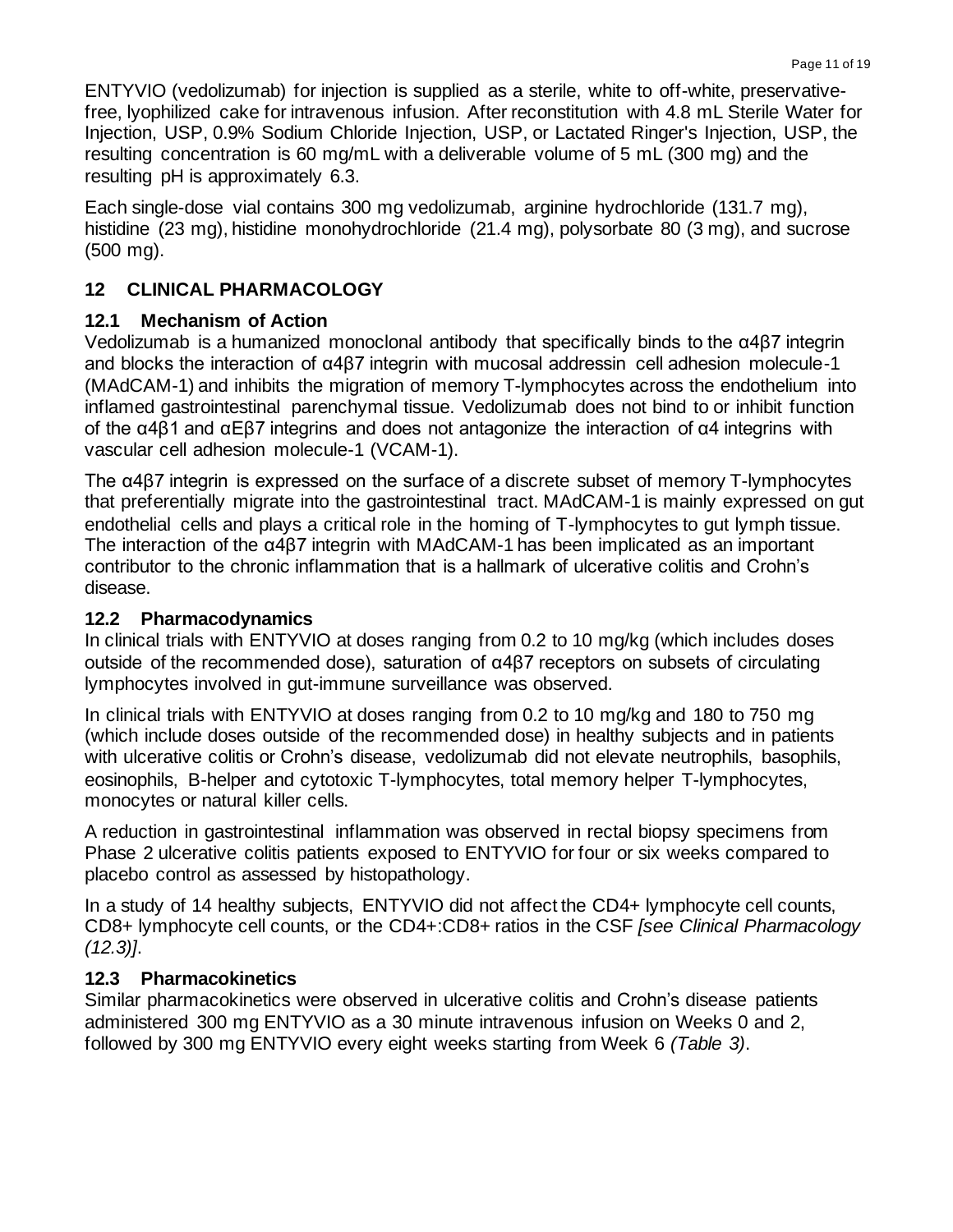| <b>Patient Population</b> | Weeks 0 to 6                                               | Weeks 6 to 52<br><b>ENTYVIO Every 8 Weeks</b>                         |
|---------------------------|------------------------------------------------------------|-----------------------------------------------------------------------|
|                           | <b>Trough Serum</b><br>Concentration at<br>Week 6 (mcg/mL) | <b>Trough Serum Concentration</b><br>at Week 46 <sup>†</sup> (mcg/mL) |
| <b>Ulcerative Colitis</b> | $26.3 \pm 12.9$<br>$(N=210)$                               | $11.2 \pm 7.2$<br>$(N=77)$                                            |
| Crohn's Disease           | $27.4 \pm 19.2$<br>(N=198)                                 | $13.0 \pm 9.1$<br>$(N=72)$                                            |

**Table 3. Mean ± SD Vedolizumab Concentrations in Patients\* with Ulcerative Colitis and Crohn's Disease**

\* Data from patients in UC Trials I and II and CD Trials I and III with pharmacokinetic data available; data from patients with anti-vedolizumab antibody were excluded.

† Steady-state trough serum concentration.

The presence of persistent anti-vedolizumab antibody was observed to substantially reduce serum concentrations of vedolizumab, either to undetectable or negligible levels (n=20) *[see Adverse Reactions (6.2)]*.

Vedolizumab clearance depends on both linear and nonlinear pathways; the nonlinear clearance decreases with increasing concentrations. Population pharmacokinetic analyses indicated that the linear clearance was approximately 0.157 L/day, the serum half-life was approximately 25 days at 300 mg dosage, and the distribution volume was approximately 5 L.

Vedolizumab was not detected in the cerebrospinal fluid (CSF) of 14 healthy subjects at five weeks after a single intravenous administration of 450 mg ENTYVIO (1.5 times the recommended dosage).

#### *Specific Populations*

Population pharmacokinetic analysis showed that the severity of disease state, body weight, prior treatment with TNF blocker therapy, age (18 to 78 years), serum albumin, coadministered immunomodulators (including azathioprine, 6-mercaptopurine, methotrexate), and coadministered aminosalicylates did not have a clinically meaningful effect on the pharmacokinetics of ENTYVIO.

Pharmacokinetics of vedolizumab in patients with renal or hepatic insufficiency have not been studied.

# **13 NONCLINICAL TOXICOLOGY**

## **13.1 Carcinogenesis, Mutagenesis, Impairment of Fertility**

Long-term studies in animals have not been performed to evaluate the carcinogenic potential of vedolizumab. Studies to evaluate the possible impairment of fertility or mutagenic potential of vedolizumab have not been performed.

## **14 CLINICAL STUDIES**

# **14.1 Clinical Studies in Ulcerative Colitis**

The safety and efficacy of ENTYVIO were evaluated in two randomized, double-blind, placebocontrolled trials (UC Trials I and II) in adult patients with moderately to severely active ulcerative colitis (UC) defined as Mayo score of six to 12 with endoscopy subscore of two or three. The Mayo score ranges from zero to 12 and has four subscales that are each scored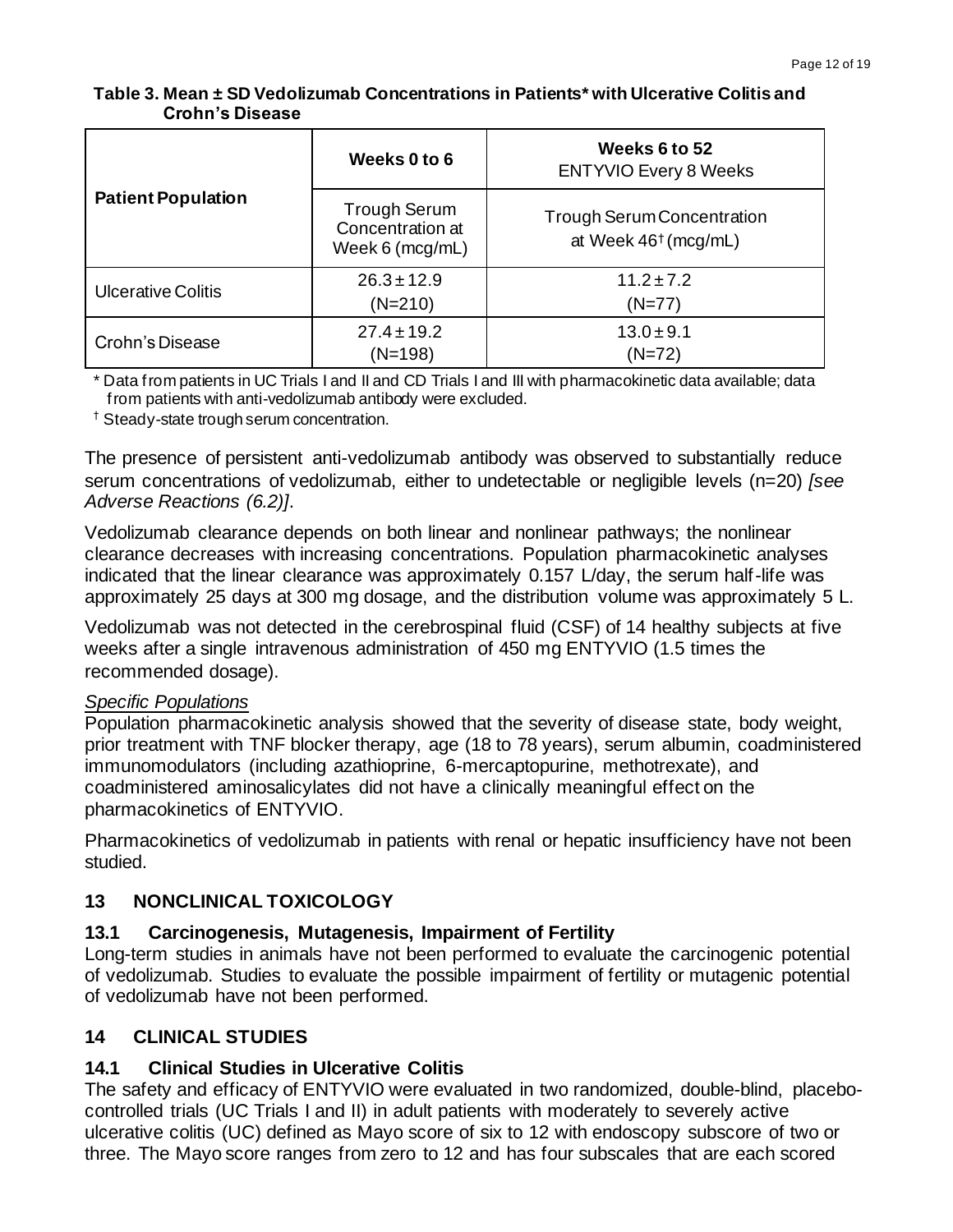from zero (normal) to three (most severe): stool frequency, rectal bleeding, findings on endoscopy, and physician global assessment. An endoscopy subscore of two is defined by marked erythema, lack of vascular pattern, friability, and erosions; an endoscopy subscore of three is defined by spontaneous bleeding and ulceration.

Enrolled patients in the U.S. had over the previous five-year period an inadequate response or intolerance to immunomodulator therapy (i.e., azathioprine or 6-mercaptopurine) and/or an inadequate response, loss of response, or intolerance to a TNF blocker. Outside the U.S., prior treatment with corticosteroids was sufficient for entry if over the previous five-year period the patients were corticosteroid dependent (i.e., unable to successfully taper corticosteroids without a return of the symptoms of UC) or had an inadequate response or intolerance to corticosteroids.

Patients that had received natalizumab ever in the past, and patients that had received a TNF blocker in the past 60 days were excluded from enrollment. Concomitant use of natalizumab or a TNF blocker was not allowed.

#### *UC Trial I*

In UC Trial I, 374 patients were randomized in a double-blind fashion (3:2) to receive ENTYVIO 300 mg or placebo by intravenous infusion at Week 0 and Week 2. Efficacy assessments were at Week 6. Concomitant stable dosages of aminosalicylates, corticosteroids (prednisone dosage ≤30 mg/day or equivalent), and immunomodulators (azathioprine or 6 mercaptopurine) were permitted through Week 6.

At baseline, patients received corticosteroids (54%), immunomodulators (azathioprine or 6 mercaptopurine) (30%), and/or aminosalicylates (74%). Thirty-nine percent of patients had an inadequate response, loss of response, or intolerance to a TNF blocker therapy. Eighteen percent of patients had an inadequate response, inability to taper or intolerance to prior corticosteroid treatment only (i.e., had not received prior immunomodulators or TNF blockers). The median baseline Mayo score was nine in the ENTYVIO group and eight in the placebo group.

In UC Trial I, a greater percentage of patients treated with ENTYVIO compared to patients treated with placebo achieved clinical response at Week 6 (defined in *Table 4*). A greater percentage of patients treated with ENTYVIO compared to patients treated with placebo also achieved clinical remission at Week 6 (defined in *Table 4*). In addition, a greater percentage of patients treated with ENTYVIO had improvement of endoscopic appearance of the mucosa at Week 6 (defined in *Table 4*).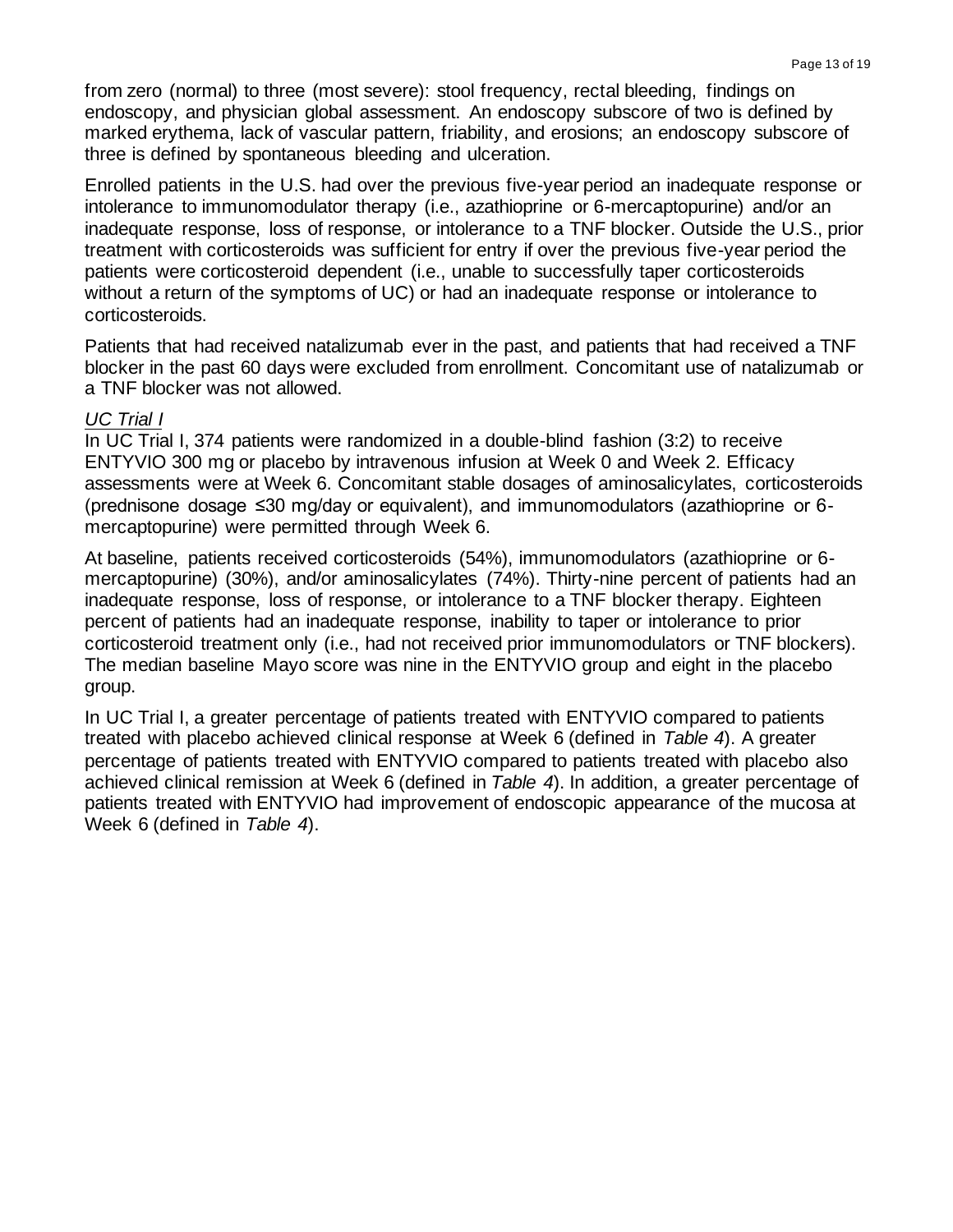### **Table 4. Proportion of Patients Meeting Efficacy Endpoints at Week 6 (UC Trial I)**

| <b>Endpoint</b>                                                              | <b>Placebo</b><br>$N = 149$ | <b>ENTYVIO</b><br>$N = 225$ | p-value | <b>Treatment</b><br><b>Difference</b><br>and<br>95% CI |
|------------------------------------------------------------------------------|-----------------------------|-----------------------------|---------|--------------------------------------------------------|
| Clinical response* at Week 6                                                 | 26%                         | 47%                         | < 0.001 | 22%<br>(12%, 32%)                                      |
| Clinical remission <sup>†</sup> at Week 6                                    | 5%                          | 17%                         | 0.001   | 12%<br>(5%, 18%)                                       |
| Improvement of endoscopic<br>appearance of the mucosa <sup>‡</sup> at Week 6 | 25%                         | 41%                         | 0.001   | 16%<br>(6%, 26%)                                       |

\* Clinical response: reduction in complete Mayo score of  $\geq$ 3 points and  $\geq$ 30% from baseline with an accompanying decrease in rectal bleeding subscore of ≥1 point or absolute rectal bleeding subscore of ≤1 point.

† Clinical remission: complete Mayo score of ≤2 points and no individual subscore >1 point.

‡ Improvement of endoscopic appearance of the mucosa: Mayo endoscopy subscore of 0 (normal or inactive disease) or 1 (erythema, decreased vascular pattern, mild friability).

## *UC Trial II*

In order to be randomized to treatment in UC Trial II, patients had to have received ENTYVIO and be in clinical response at Week 6. Patients could have come from either UC Trial I or from a group who received ENTYVIO open-label.

In UC Trial II, 373 patients were randomized in a double-blind fashion (1:1:1) to one of the following regimens beginning at Week 6: ENTYVIO 300 mg every eight weeks, ENTYVIO 300 mg every four weeks or placebo every four weeks. Efficacy assessments were at Week 52. Concomitant aminosalicylates and corticosteroids were permitted through Week 52. Concomitant immunomodulators (azathioprine or 6-mercaptopurine) were permitted outside the U.S. but were not permitted beyond Week 6 in the U.S.

At Week 6, patients were receiving corticosteroids (61%), immunomodulators (azathioprine or 6-mercaptopurine) (32%) and aminosalicylates (75%). Thirty-two percent of patients had an inadequate response, loss of response or intolerance to a TNF blocker therapy. At Week 6, the median Mayo score was eight in the ENTYVIO every eight week group, the ENTYVIO every four week group, and the placebo group. Patients who had achieved clinical response at Week 6 and were receiving corticosteroids were required to begin a corticosteroid-tapering regimen at Week 6.

In UC Trial II, a greater percentage of patients in groups treated with ENTYVIO as compared to placebo achieved clinical remission at Week 52, and maintained clinical response (clinical response at both Weeks 6 and 52) *(Table 5)*. In addition, a greater percentage of patients in groups treated with ENTYVIO as compared to placebo were in clinical remission at both Weeks 6 and 52, and had improvement of endoscopic appearance of the mucosa at Week 52 *(Table 5)*. In the subgroup of patients who achieved clinical response at Week 6 and were receiving corticosteroid medication at baseline, a greater proportion of patients in groups treated with ENTYVIO as compared to placebo discontinued corticosteroids and were in clinical remission at Week 52 *(Table 5)*.

The ENTYVIO every four week dosing regimen did not demonstrate additional clinical benefit over the every eight dosing week regimen. The every four week dosing regimen is not the recommended dosing regimen *[see Dosage and Administration (2.3)]*.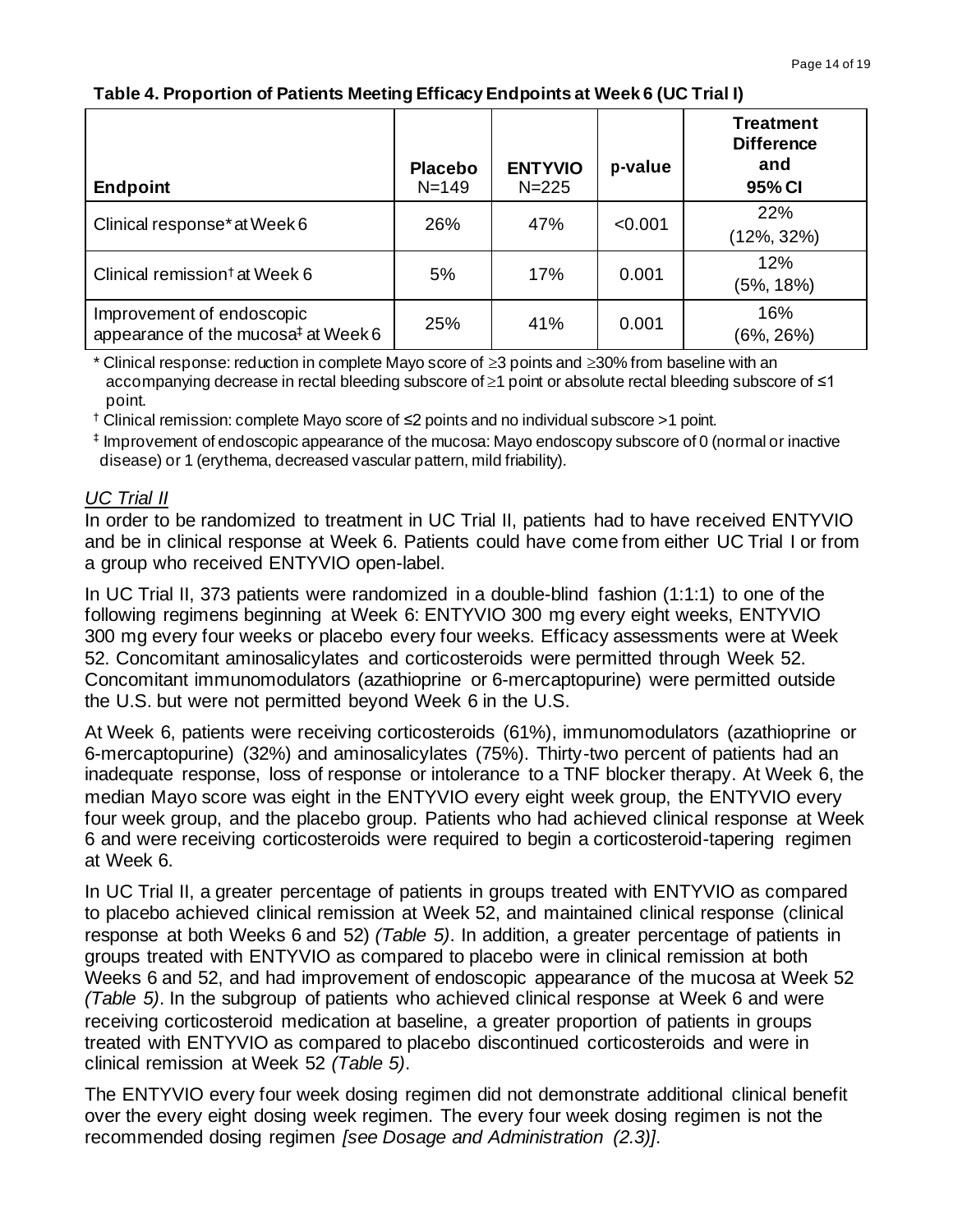| <b>Endpoint</b>                                                               | Placebo <sup>+</sup><br>$N = 126$ | <b>ENTYVIO</b><br>Every 8<br><b>Weeks</b><br>$N = 122$ | p-value | <b>Treatment</b><br><b>Difference</b><br>and<br>95% CI |
|-------------------------------------------------------------------------------|-----------------------------------|--------------------------------------------------------|---------|--------------------------------------------------------|
| Clinical remission at Week 52                                                 | 16%                               | 42%                                                    | < 0.001 | 26%<br>$(15\%, 37\%)$                                  |
| Clinical response at both Weeks 6 and 52                                      | 24%                               | 57%                                                    | < 0.001 | 33%<br>$(21\%, 45\%)$                                  |
| Improvement of endoscopic appearance<br>of the mucosa <sup>‡</sup> at Week 52 | 20%                               | 52%                                                    | < 0.001 | 32%<br>$(20\%, 44\%)$                                  |
| Clinical remission at both Weeks 6 and 52                                     | 9%                                | 21%                                                    | 0.008   | 12%<br>$(3\%, 21\%)$                                   |
| Corticosteroid-free clinical remission <sup>§</sup>                           | $14\%$                            | $31\%$                                                 | 0.012   | 18%<br>(4%, 31%)                                       |

### **Table 5. Proportion of Patients Meeting Efficacy Endpoints at Week 52\*(UC Trial II)**

\* Patients must have achieved clinical response at Week 6 to continue into UC Trial II. This group includes patients that were not in clinical remission at Week 6.

† The placebo group includes those patients who received ENTYVIO at Week 0 and Week 2 and were randomized to receive placebo from Week 6 through Week 52.

‡ Improvement of endoscopic appearance of the mucosa: Mayo endoscopy subscore of 0 (normal or inactive disease) or 1 (erythema, decreased vascular pattern, mild friability) at Week 52.

§ Corticosteroid-free clinical remission: Assessed in the subgroup of patients who were receiving corticosteroids at baseline and who were in clinical response at Week 6 (n=72 for placebo and n=70 for ENTYVIO every eight weeks). Corticosteroid-free clinical remission was defined as the proportion of patients in this subgroup that discontinued corticosteroids by Week 52 and were in clinical remission at Week 52.

# **14.2 Clinical Studies in Crohn's Disease**

The safety and efficacy of ENTYVIO were evaluated in three randomized, double-blind, placebo-controlled clinical trials (CD Trials I, II, and III) in adult patients with moderately to severely active Crohn's disease (CD) (Crohn's Disease Activity Index [CDAI] score of 220 to 450).<sup>1</sup>

Enrolled patients in the U.S. had over the previous five-year period an inadequate response or intolerance to immunomodulator therapy (i.e., azathioprine, 6-mercaptopurine, or methotrexate) and/or an inadequate response, loss of response, or intolerance to one or more TNF blockers. Outside the U.S., prior treatment with corticosteroids was sufficient for entry if over the previous five-year period the patients were corticosteroid dependent (i.e., unable to successfully taper corticosteroids without a return of the symptoms of CD) or had an inadequate response or intolerance to corticosteroids.

Patients that had received natalizumab ever in the past, and patients that had received a TNF blocker in the past 30 to 60 days were excluded from enrollment. Concomitant use of natalizumab or a TNF blocker was not allowed.

## *CD Trial I*

In CD Trial I, 368 patients were randomized in a double-blind fashion (3:2) to receive ENTYVIO 300 mg or placebo by intravenous infusion at Week 0 and Week 2. Efficacy assessments were at Week 6. Concomitant stable dosages of aminosalicylates, corticosteroids (prednisone dosage ≤30 mg/day or equivalent), and immunomodulators (azathioprine, 6 mercaptopurine or methotrexate) were permitted through Week 6.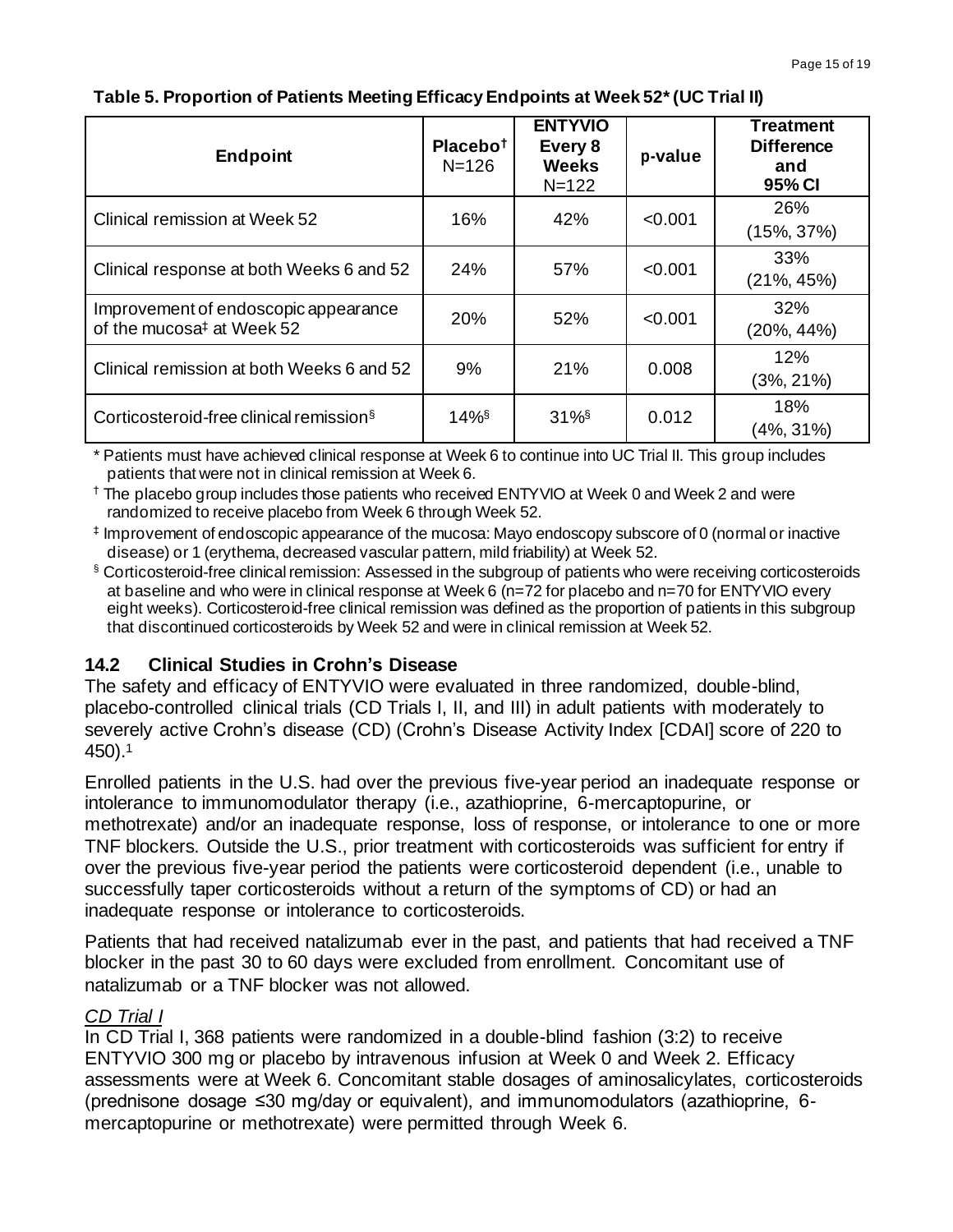At baseline, patients were receiving corticosteroids (49%), immunomodulators (azathioprine, 6 mercaptopurine, or methotrexate) (35%), and/or aminosalicylates (46%). Forty-eight percent of the patients had an inadequate response, loss of response, or intolerance to a TNF blocker therapy. Seventeen percent of patients had inadequate response, inability to taper, or intolerance to prior corticosteroid treatment only (i.e., had not received prior immunomodulators or TNF blockers). The median baseline CDAI score was 324 in the ENTYVIO group and 319 in the placebo group.

In CD Trial I, a statistically significantly higher percentage of patients treated with ENTYVIO achieved clinical remission (defined as CDAI ≤150) as compared to placebo at Week 6 *(Table 6)*. The difference in the percentage of patients who demonstrated clinical response (defined as a ≥100-point decrease in CDAI score from baseline), was however, not statistically significant at Week 6.

# *CD Trial II*

Compared to CD Trial I, CD Trial II enrolled a higher number of patients who had over the previous five-year period had an inadequate response, loss of response, or intolerance to one or more TNF blockers (76%); this was the primary analysis population. In CD Trial II, 416 patients were randomized in a double-blind fashion (1:1) to receive either ENTYVIO 300 mg or placebo at Weeks 0, 2 and 6. Efficacy assessments were at Weeks 6 and 10. Concomitant aminosalicylates, corticosteroids, and immunomodulators (azathioprine, 6-mercaptopurine, or methotrexate) were permitted through Week 10.

At baseline, patients were receiving corticosteroids (54%), immunomodulators (azathioprine, 6 mercaptopurine, or methotrexate) (34%), and aminosalicylates (31%). The median baseline CDAI score was 317 in the ENTYVIO group and 301 in the placebo group.

For the primary endpoint (clinical remission at Week 6), treatment with ENTYVIO did not result in statistically significant improvement over placebo *(Table 6)*. Secondary endpoints including assessments at Week 10 were not tested because the primary endpoint was not statistically significant.

|                               | <b>Placebo</b> | <b>ENTYVIO</b> | p-value              | <b>Treatment</b><br><b>Difference</b><br>and<br>95% CI |
|-------------------------------|----------------|----------------|----------------------|--------------------------------------------------------|
| CD Trial I:                   | 7%             | 15%            | $0.041$ <sup>‡</sup> | 8%                                                     |
| Clinical Remission* at Week 6 | (10/148)       | (32/220)       |                      | $(1\%, 14\%)$                                          |
| CD Trial II <sup>t</sup> :    | 12%            | 15%            | <b>NSS</b>           | 3%                                                     |
| Clinical Remission* at Week 6 | (19/157)       | (24/158)       |                      | $(-5\%, 11\%)$                                         |

**Table 6. Proportion of Patients in Clinical Remission at Week 6 (CD Trials I and II)**

\* Clinical Remission: CDAI ≤150

† The primary analysis population for CD Trial II was patients that had an inadequate response, loss of response, or intolerance to one or more TNF blockers (76% of the overall population)

‡ Adjusted p-value for multiple comparisons of two primary endpoints

§ NS: Not significant (Secondary endpoints including assessments at Week 10 were not tested because theCD Trial II primary endpoint was not statistically significant)

## *CD Trial III*

In order to be randomized to treatment in CD Trial III, patients had to have received ENTYVIO and be in clinical response (defined as a ≥70-point decrease in CDAI score from baseline) at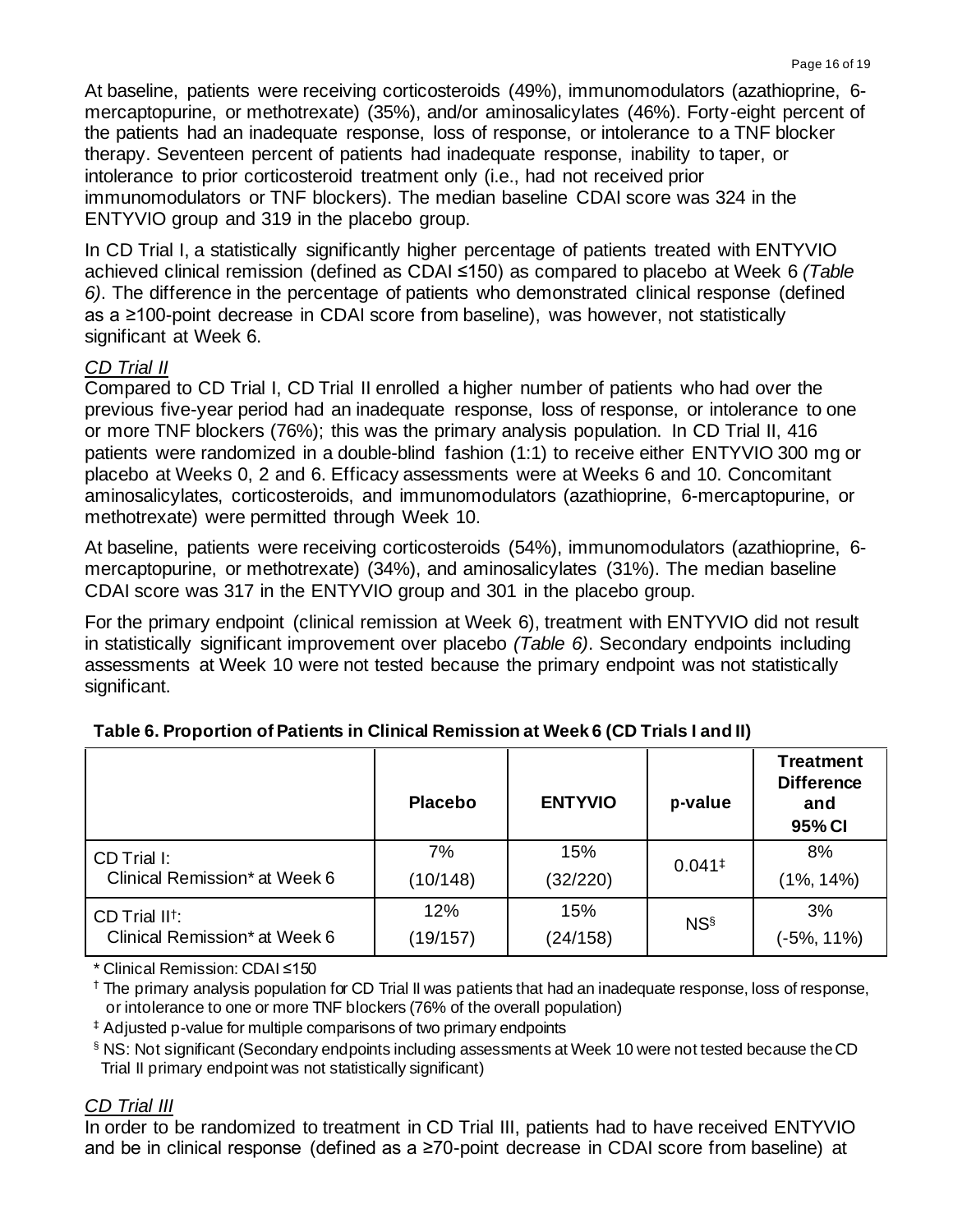Week 6. Patients could have come from either CD Trial I or from a group who received ENTYVIO open-label.

In CD Trial III, 461 patients were randomized in a double-blind fashion (1:1:1) to one of the following regimens beginning at Week 6: ENTYVIO 300 mg every eight weeks, ENTYVIO 300 mg every four weeks or placebo every four weeks. Efficacy assessments were at Week 52. Concomitant aminosalicylates and corticosteroids were permitted through Week 52. Concomitant immunomodulators (azathioprine, 6-mercaptopurine, or methotrexate) were permitted outside the U.S. but were not permitted beyond Week 6 in the U.S.

At Week 6, patients were receiving corticosteroids (59%), immunomodulators (azathioprine, 6 mercaptopurine, or methotrexate) (31%), and aminosalicylates (41%). Fifty-one percent of patients had an inadequate response, loss of response, or intolerance to a TNF blocker therapy. At Week 6, the median CDAI score was 322 in the ENTYVIO every eight week group, 316 in the ENTYVIO every four week group, and 315 in the placebo group. Patients who had achieved clinical response (≥70 decrease in CDAI score from baseline) at Week 6 and were receiving corticosteroids were required to begin a corticosteroid-tapering regimen at Week 6.

In CD Trial III, a greater percentage of patients in groups treated with ENTYVIO as compared to placebo were in clinical remission (defined as CDAI score ≤150) at Week 52. A greater percentage of patients in groups treated with ENTYVIO as compared to placebo had a clinical response (defined as ≥100 decrease in CDAI score from baseline) at Week 52 *(Table 7)*. In the subgroup of patients who were receiving corticosteroids at baseline and who were in clinical response at Week 6 (defined as ≥70 decrease in CDAI score from baseline), a greater proportion of patients in groups treated with ENTYVIO as compared to placebo discontinued corticosteroids by Week 52 and were in clinical remission at Week 52 *(Table 7)*.

The ENTYVIO every four week dosing regimen did not demonstrate additional clinical benefit over the every eight dosing week regimen. The every four week dosing regimen is not the recommended dosing regimen *[see Dosage and Administration (2.3)]*.

|                                            | Placebo <sup>+</sup><br>$N = 153$ | <b>ENTYVIO</b><br>Every 8<br><b>Weeks</b><br>$N = 154$ | p-value | <b>Treatment</b><br><b>Difference</b><br>and<br>95% CI |
|--------------------------------------------|-----------------------------------|--------------------------------------------------------|---------|--------------------------------------------------------|
| Clinical remission <sup>#</sup> at Week 52 | 22%                               | 39%                                                    | 0.001   | 17%<br>$(7\%, 28\%)$                                   |
| Clinical response <sup>§</sup> at Week 52  | 30%                               | 44%                                                    | 0.013   | 13%<br>$(3\%, 24\%)$                                   |
| Corticosteroid-free clinical<br>remission# | $16\%$ <sup>#</sup>               | $32\%$ <sup>#</sup>                                    | 0.015   | 16%<br>$(3\%, 29\%)$                                   |

| Table 7. Proportion of Patients Meeting Efficacy Endpoints at Week 52* (CD Trial III) |  |  |
|---------------------------------------------------------------------------------------|--|--|
|---------------------------------------------------------------------------------------|--|--|

This group includes patients that were not in clinical remission at Week 6. Patients must have achieved clinical response (defined as ≥70 decrease in CDAI from baseline) at Week 6 to continue into CD Trial III.

† The placebo group includes those patients who received ENTYVIO at Week 0 and Week 2, and were randomized to receive placebo from Week 6 through Week 52

‡ Clinical remission: CDAI ≤150

§ Clinical response: ≥100 decrease inCDAI from baseline

# Corticosteroid-free clinical remission: Assessed in the subgroup of patients who were receiving corticosteroids at baseline and who were in clinical response (defined as ≥70 decrease in CDAI from baseline) at Week 6 (n=82 for placebo and n=82 for ENTYVIO every eight weeks).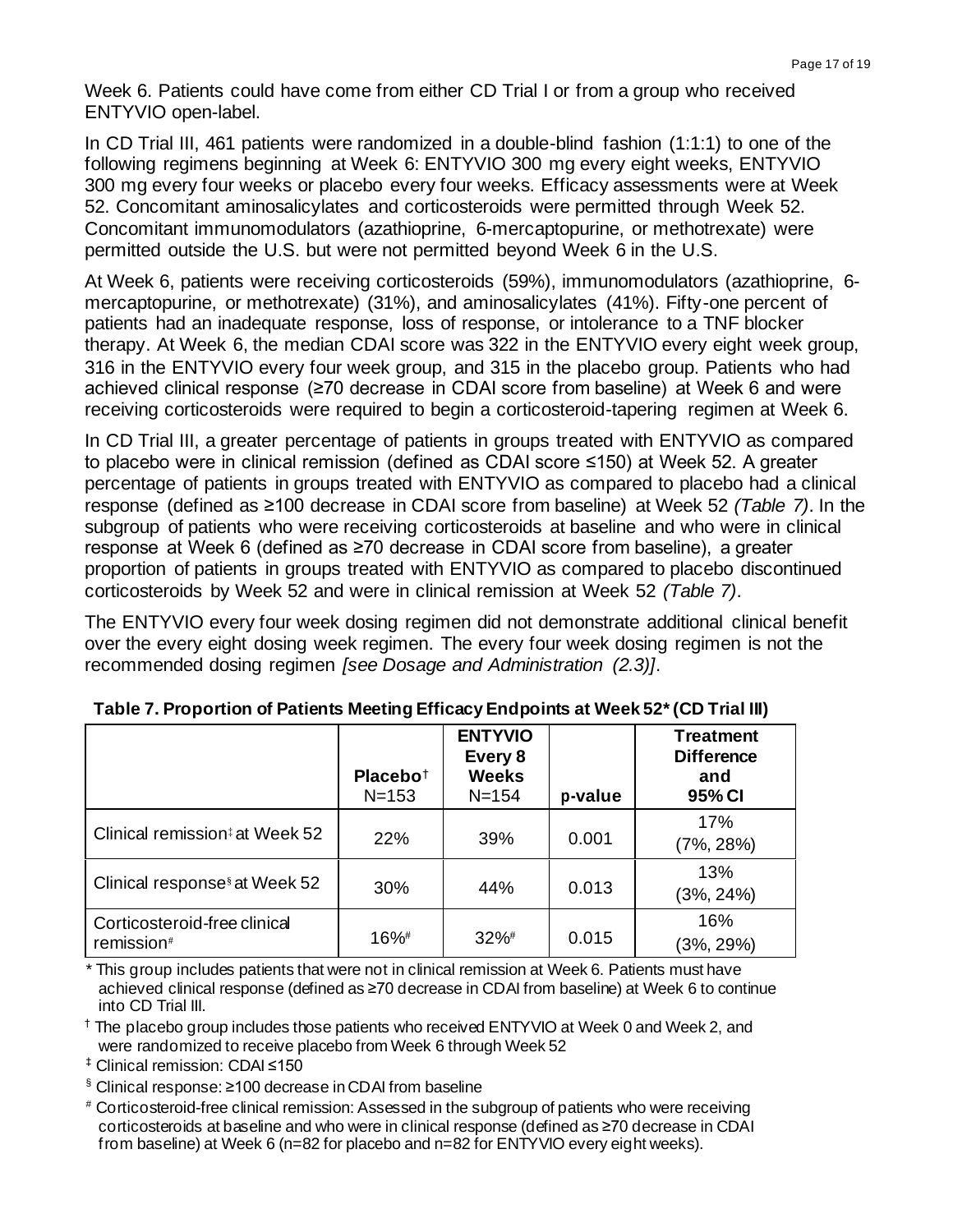Corticosteroid-free clinical remission was defined as the proportion of patients in this subgroup that discontinued corticosteroids by Week 52 and were in clinical remission at Week 52.

## **15 REFERENCES**

1. Best WR, Becktel JM, Singleton JW, Kern F: Development of a Crohn's Disease Activity Index, National Cooperative Crohn's Disease Study. Gastroenterology 1976; 70(3): 439- 444

## **16 HOW SUPPLIED/STORAGE AND HANDLING**

ENTYVIO (vedolizumab) for injection is supplied in sterile single-dose glass vials, containing 300 mg of vedolizumab as a white to off-white lyophilized cake.

NDC 64764-300-20 300 mg single-dose vial in individual carton

Refrigerate unopened vials at 2°C to 8°C (36°F to 46°F). Retain in original package to protect from light.

## **17 PATIENT COUNSELING INFORMATION**

Advise the patient to read the FDA-approved patient labeling (Medication Guide).

## *Infusion-Related and Hypersensitivity Reactions*

Instruct patients to report immediately if they experience symptoms consistent with a hypersensitivity reaction during or following an infusion of ENTYVIO *[see Warnings and Precautions (5.1)]*.

### *Infections*

Inform patients that they may be more likely to develop infections when taking ENTYVIO. Instruct patients to tell their healthcare provider if they develop any signs or symptoms of an infection *[see Warnings and Precautions (5.2)]*.

## *Progressive Multifocal Leukoencephalopathy*

Inform patients that progressive multifocal leukoencephalopathy (PML) has occurred in patients who received some integrin receptor antagonist and systemic immunosuppressant products. Instruct patients to report if they experience any new onset or worsening of neurological signs and symptoms immediately, as these could be indicative of PML *[see Warnings and Precautions (5.3)]*.

## *Liver Injury*

Inform patients that elevated transaminase levels with or without elevated bilirubin has occurred in patients who received ENTYVIO. Instruct patients to report promptly any symptoms that may indicate liver injury, including fatigue, anorexia, right upper abdominal discomfort, dark urine or jaundice *[see Warnings and Precautions (5.4)]*.

## *Pregnancy*

Inform patients that there is a pregnancy registry to monitor pregnancy outcomes of women who are pregnant or become pregnant while exposed to ENTYVIO *[see Use in Specific Populations (8.1)]*.

Manufactured by: **Takeda Pharmaceuticals U.S.A., Inc.** Lexington, MA 02421

U.S. License No. 1898

ENTYVIO is a trademark of Millennium Pharmaceuticals Inc. and is used under license by Takeda Pharmaceuticals U.S.A., Inc.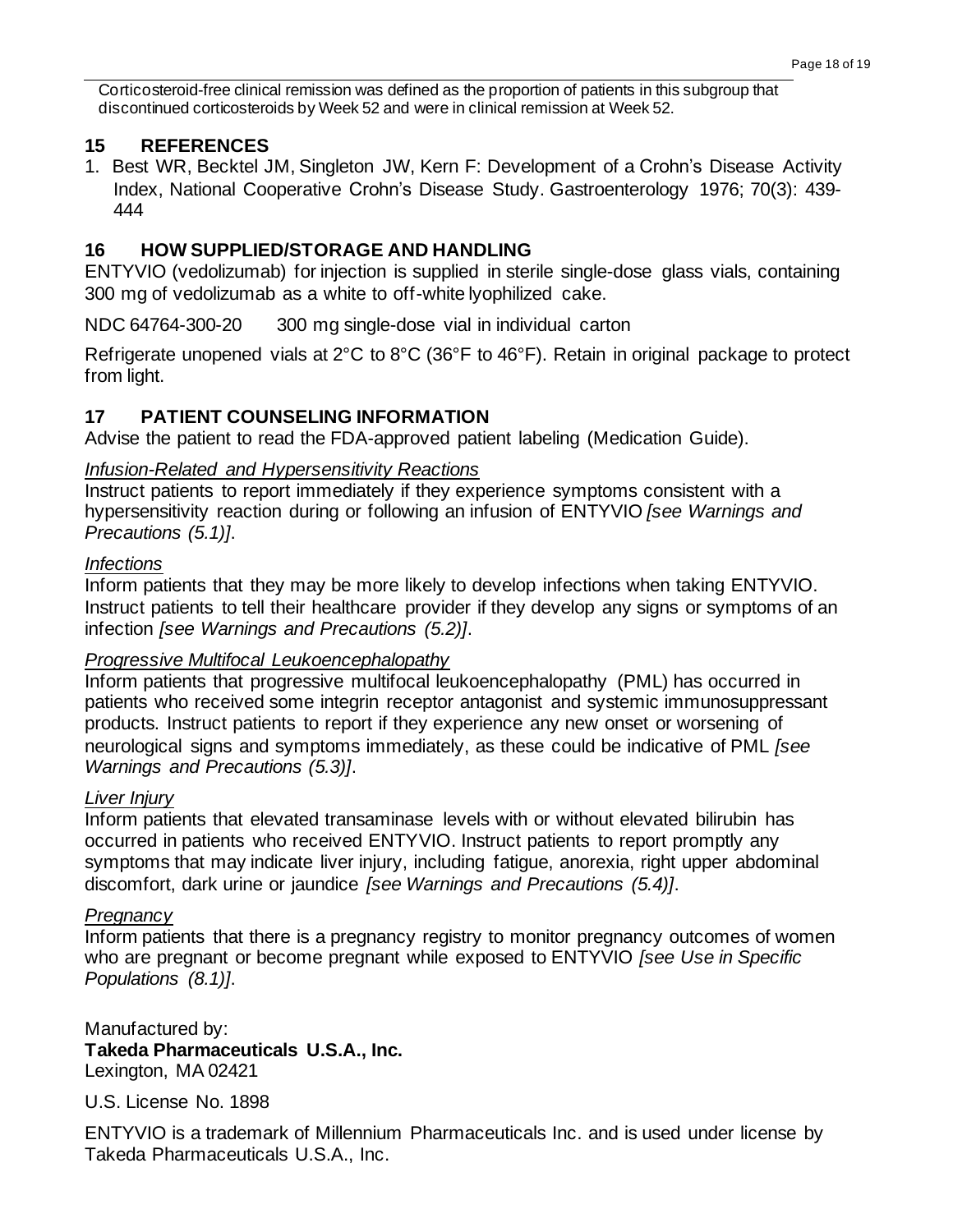All other trademark names are the property of their respective owners.

©2022 Takeda Pharmaceuticals U.S.A., Inc.

VMB245 R7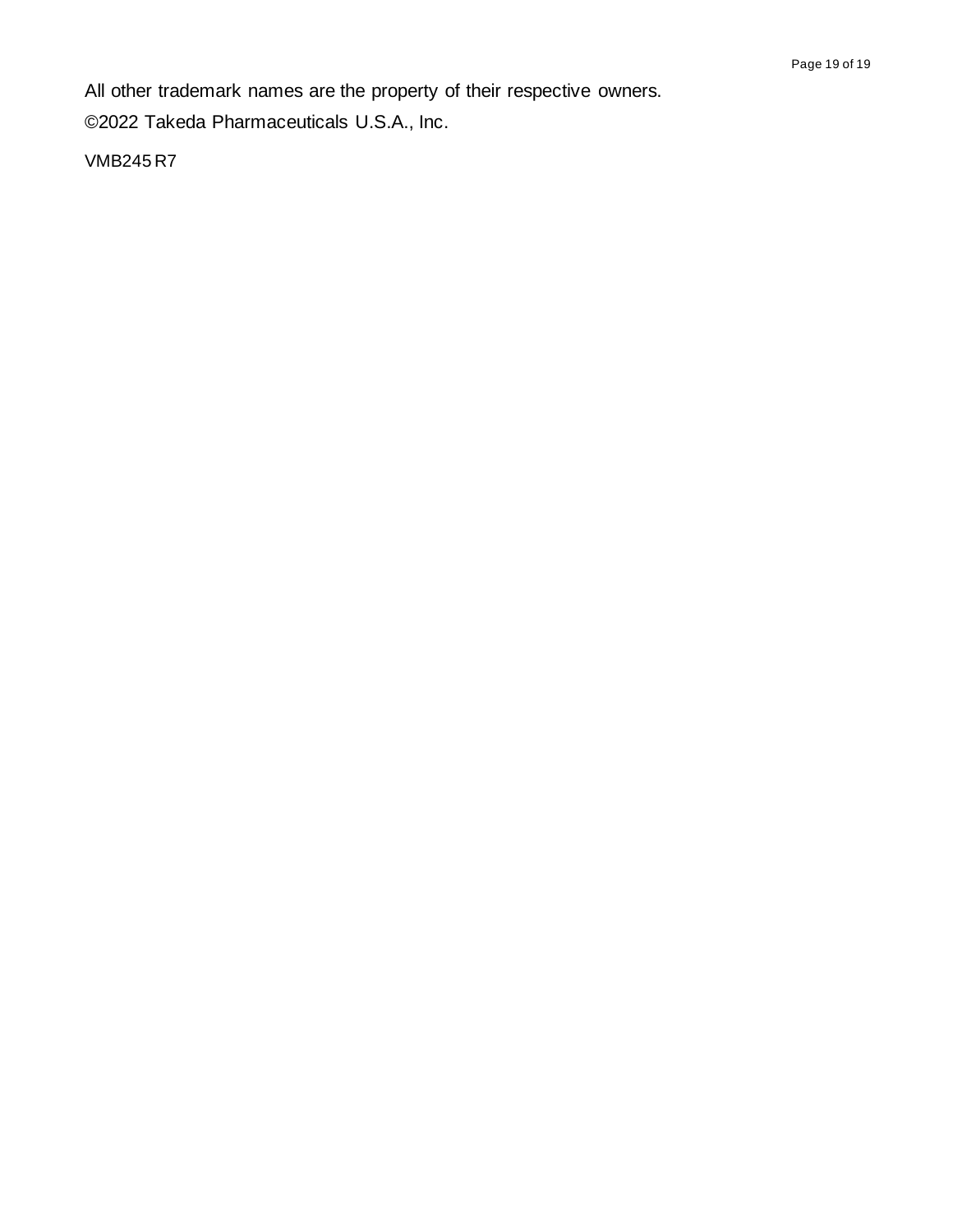#### **MEDICATION GUIDE** ENTYVIO (en ti' vee oh) (vedolizumab) for injection, for intravenous use

### **What is the most important information I should know about ENTYVIO?**

### **ENTYVIO may cause serious side effects, including:**

- **Infusion-related and serious allergic reactions.** These reactions can happen while you are receiving ENTYVIO or several hours after treatment. You may need treatment if you have an allergic reaction. Tell your healthcare provider or get medical help right away if you get any of these symptoms during or after an infusion of ENTYVIO: rash, itching, swelling of your lips, tongue throat or face, shortness of breath or trouble breathing, wheezing, dizziness, feeling hot, or palpitations (feel like your heart is racing).
- **Infections.** ENTYVIO may increase your risk of getting a serious infection. Before receiving ENTYVIO and during treatment with ENTYVIO, tell your healthcare provider if you think you have an infection or have symptoms of an infection such as fever, chills, muscle aches, cough, shortness of breath, runny nose, sore throat, red or painful skin or sores on your body, tiredness, or pain during urination.
- **Progressive Multifocal Leukoencephalopathy (PML).** People with weakened immune systems can get progressive multifocal leukoencephalopathy (PML) (a rare, serious brain infection caused by a virus). Although unlikely while receiving ENTYVIO, a risk of PML cannot be ruled out. PML can result in death or severe disability. There is no known treatment, prevention, or cure for PML. Tell your healthcare provider right away if you have any of the following symptoms: confusion or problems thinking, loss of balance, change in the way you walk or talk, decreased strength or weakness on one side of the body, blurred vision, or loss of vision.
- **Liver Problems.** Liver problems can happen in people who receive ENTYVIO. Tell your healthcare provider right away if you have any of the following symptoms: tiredness, loss of appetite, pain on the right side of your stomach (abdomen), dark urine, or yellowing of the skin and eyes (jaundice).

See **"What are the possible side effects of ENTYVIO?"** for more information about side effects.

### **What is ENTYVIO?**

ENTYVIO is a prescription medicine used in adults for the treatment of:

- moderately to severely active ulcerative colitis.
- moderately to severely active Crohn's disease.

It is not known if ENTYVIO is safe and effective in children under 18 years of age.

## **Who should not receive ENTYVIO?**

**Do not receive ENTYVIO if you** have had an allergic reaction to ENTYVIO or any of the ingredients in ENTYVIO. See the end of this Medication Guide for a complete list of ingredients in ENTYVIO.

**Before receiving ENTYVIO, tell your healthcare provider about all of your medical conditions, including if you:**

- have an infection, think you may have an infection or have infections that keep coming back **(see "What is the most important information I should know about ENTYVIO?")**.
- have liver problems.
- have tuberculosis (TB) or have been in close contact with someone with TB.
- have recently received or are scheduled to receive a vaccine. Talk to your healthcare provider about bringing your vaccines up-to-date before starting treatment with ENTYVIO.
- are pregnant or plan to become pregnant. It is not known if ENTYVIO will harm your unborn baby. Tell your healthcare provider right away if you become pregnant while receiving ENTYVIO.
	- o **Pregnancy Registry:** There is a pregnancy registry for women who use ENTYVIO during pregnancy. The purpose of this registry is to collect information about the health of you and your baby. Talk with your healthcare provider about how you can take part in this registry or you may contact the registry at 1-877-825-3327 to enroll.
- are breastfeeding or plan to breastfeed. ENTYVIO passes into your breast milk. Talk to your healthcare provider about the best way to feed your baby if you take ENTYVIO.

**Tell your healthcare provider about all the medicines you take,** including prescription and over-the-counter medicines, vitamins and herbal supplements. Especially tell your healthcare provider if you take or have recently taken Tysabri (natalizumab), a Tumor Necrosis Factor (TNF) blocker medicine, a medicine that weakens your immune system (immunosuppressant), or corticosteroid medicine.

# **How will I receive ENTYVIO?**

- ENTYVIO is given through a needle placed in a vein (intravenous infusion) in your arm.
- ENTYVIO is given to you over a period of about 30 minutes.